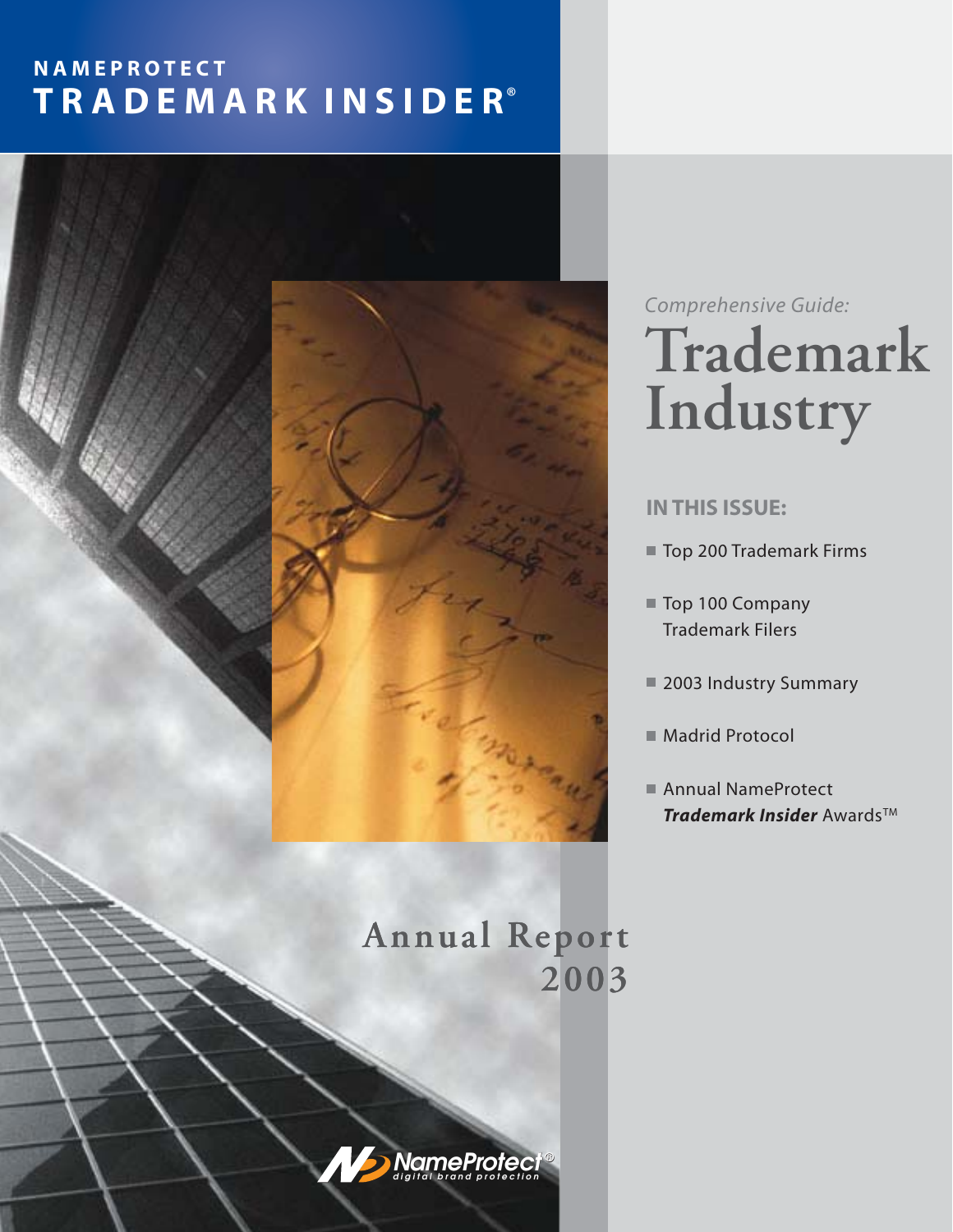#### **Methodology**

The NameProtect *Trademark Insider®* is developed through analysis of public trademark filings data compiled by the United States Patent and Trademark Office (PTO) and maintained in NameProtect's global trademark data center.

#### *Data Integrity*

*In order to ensure the integrity and accuracy of the law firm and company rankings presented herein, NameProtect employs the following data integrity practices:*

1) *Collection.* As a trademark services provider, NameProtect collects and aggregates PTO and other trademark filing data from around the world, which is maintained in electronic form in the Company's trademark data center.

2) *Normalization.* In order to create this report, data from numerous fields within the PTO data set is normalized and parsed for detailed aggregation and analysis.

3) *Scrubbing.* Misspellings and other data errors are a common and significant problem throughout much of the PTO's data. This is particularly true within the highly relevant "Applicant" and "Correspondent" fields, in which the legal representative for each trademark filing is recorded (for example, it is not uncommon to find top law firm and company names spelled in many different variations). In order to ensure an accurate count of law firm and company filings for our rankings, NameProtect employs significant technological and human capital to "clean-up" misspellings, transpositions and other errors in these data fields.

#### *Rankings Process*

Law firms, attorneys and companies are ranked by the total number of new trademark applications submitted to the PTO during the applicable time period. Each application is counted as one filing, regardless of the type of application (i.e., single class versus multiple class). Law firms, companies and individual attorneys are given credit for the trademark filing if they are identified in the correspondent field of the *initial* application. Importantly, subsequent amendments to the correspondent data are not analyzed as part of NameProtect's standard analysis but may be considered on a case by case basis as part of our pre-publication review process. We feel this bright-line approach, which gives credit to the entity actually filing the trademark application, provides the most accurate measure of trademark application activity.

In the case of company rankings, the applicant field is also evaluated. Applications submitted by related entities (for example, a parent company and subsidiary) are credited to the most identifiable corporate entity. Identification of related corporate entities is completed by cross referencing address information and performing general industry research. NameProtect believes that combining related corporation entities produces the most realistic and accurate company rankings possible.

#### **Pre-Publication Review**

Upon request, NameProtect is happy to offer any attorney, law firm or company the opportunity to review our rankings prior to publication. Interested parties may submit a request for pre-publication review to the *Trademark Insider* editors at tminsider@nameprotect.com.

#### **Disclaimer**

NameProtect makes every effort to ensure the accuracy of the data provided within this report. However, for various reasons including the potential for incomplete or inaccurate data supplied by the United States Patent and Trademark Office, we cannot warrant that this report or the information contained herein is error free. NameProtect will not be liable for any reliance upon the data, analysis, opinions or other information presented within this report.

#### **Contact Information**

NameProtect's *Trademark Insider* is a quarterly publication of: NameProtect Inc. 918 Deming Way Madison, WI 53717 800-689-6223 www.nameprotect.com All rights reserved

Subscription information is available at: www.trademarkinsider.com

Comments or questions should be directed to: tminsider@nameprotect.com

#### **Editors** Mark McGuire

**Data Compilation, Integrity & Analysis**

Darla Marshman

#### **Technology**

David Kurzynski Rob Benada

#### **Art & Design**

Michael Stanton

#### **Project/Print Coordinators** Lisa Wells

Jill Schultz

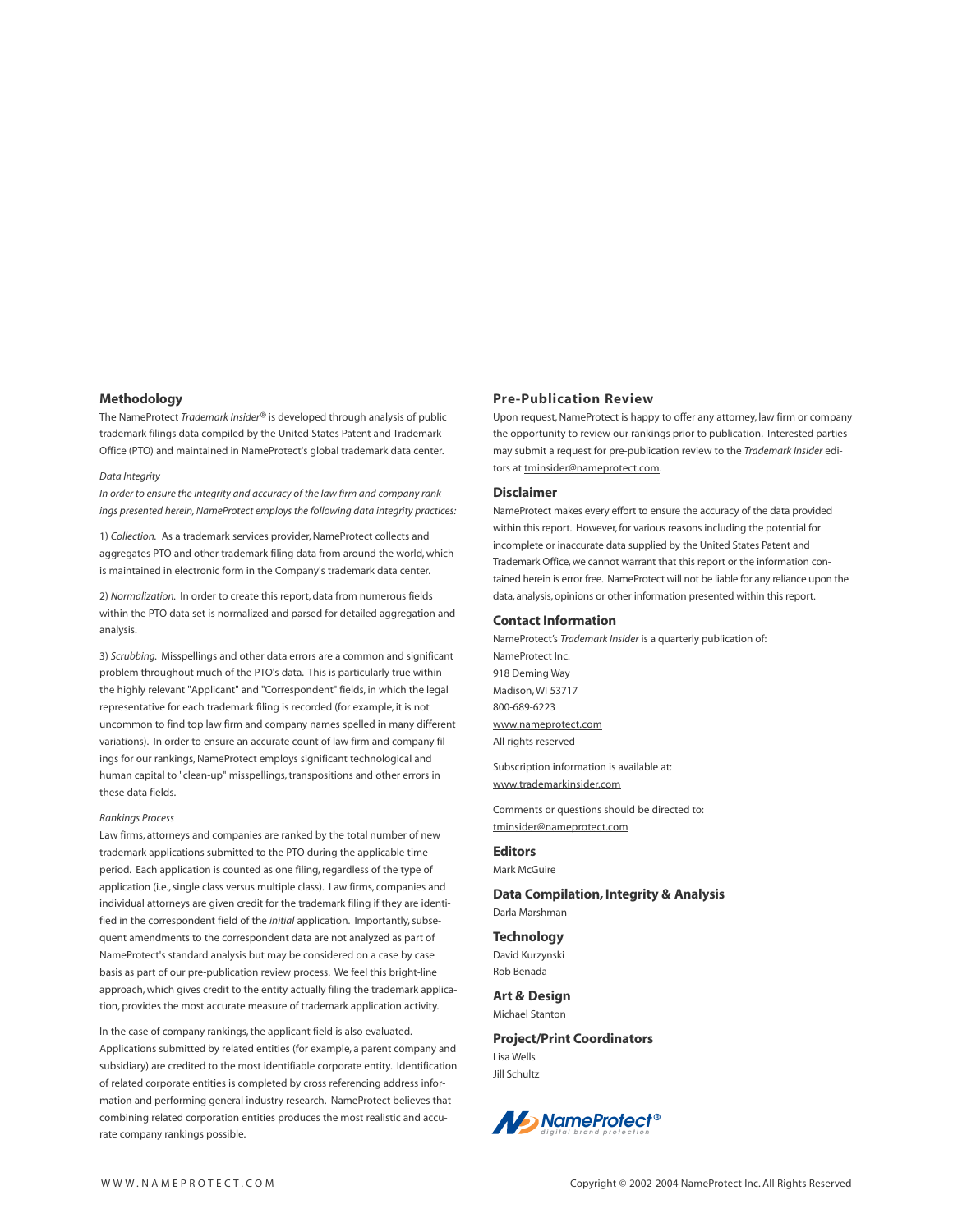### **NAMEPROTECT TRADEMARK INSIDER®**

**Table of Contents — 2003 Annual Report** 

# **Overview** [From the Editor . . . . . . . . . . . . . . . . . . . . . . . . . . . . . . . . . . . . . . . . . . . 2](#page-3-0) **Law Firm Rankings** [Top 100 — Q4 2003 . . . . . . . . . . . . . . . . . . . . . . . . . . . . . . . . . . . . . . . . 3](#page-4-0) [Top 200 — Year End 2003 . . . . . . . . . . . . . . . . . . . . . . . . . . . . . . . . . . . 4](#page-5-0) **Company Rankings** [Top 100 — Q4 2003 . . . . . . . . . . . . . . . . . . . . . . . . . . . . . . . . . . . . . . . . 6](#page-7-0) [Top 100 — Year End 2003 . . . . . . . . . . . . . . . . . . . . . . . . . . . . . . . . . . . 7](#page-8-0) **[Market Movers . . . . . . . . . . . . . . . . . . . . . . . . . . . . . . . . . . . . . 8](#page-9-0) [2003 Industry Summary . . . . . . . . . . . . . . . . . . . . . . . . . . . . . 9](#page-10-0) [Madrid Protocol . . . . . . . . . . . . . . . . . . . . . . . . . . . . . . . . . . . . 10](#page-11-0) [2003 Trademark Insider Awards . . . . . . . . . . . . . . . . . . . . . . 11](#page-12-0)**

NameProtect's Trademark Insider® is a quarterly publication of NameProtect Inc. It may not be duplicated, reproduced, in whole or in part, or retransmitted without the express permission of NameProtect Inc., 918 Deming Way, Madison, WI 53717. NameProtect does not warrant the accuracy of any of the information presented herein.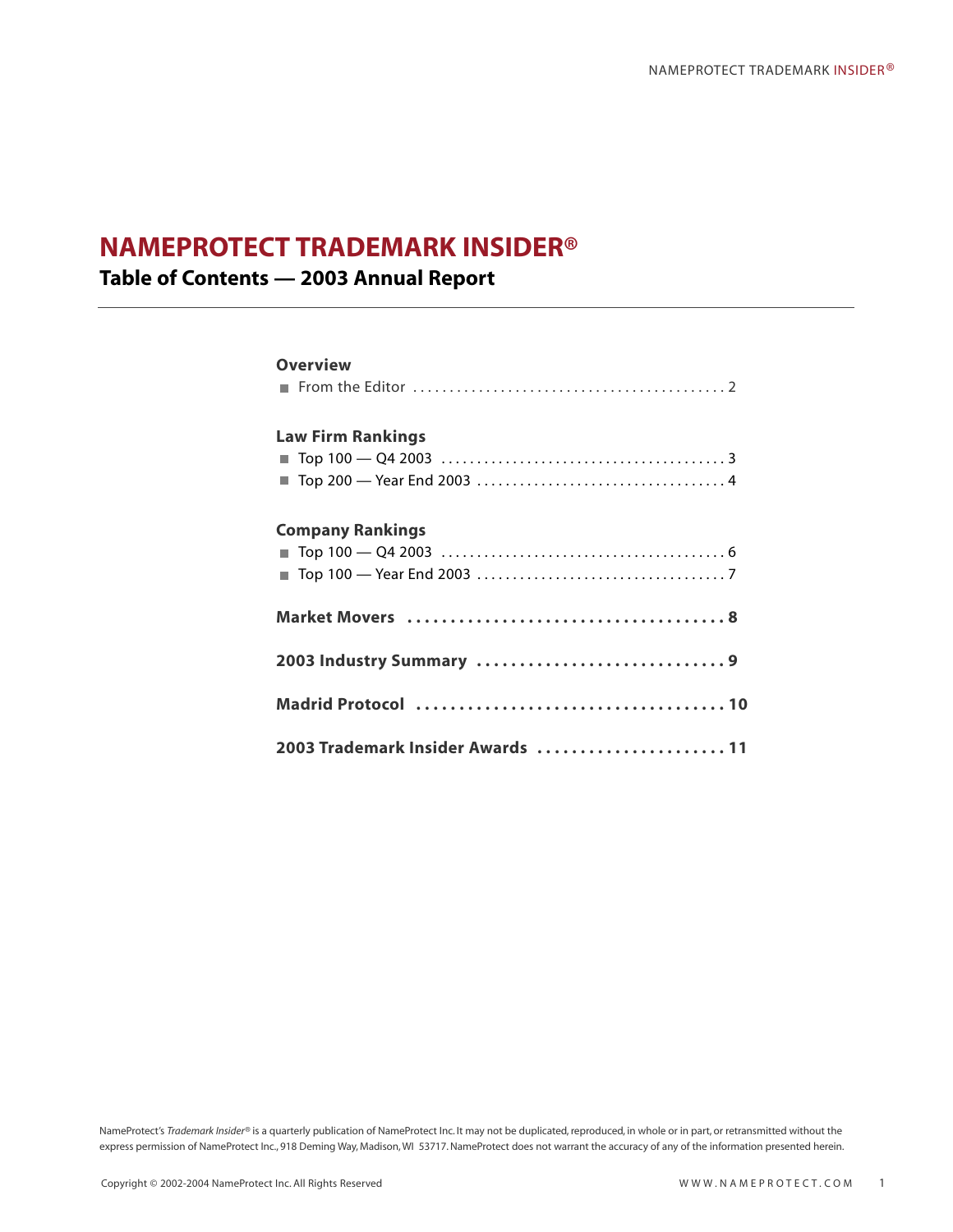### <span id="page-3-0"></span>**OVERVIEW From the Editor**

Welcome to the 2003 year-end edition of NameProtect's *Trademark Insider*, a quarterly report on the market leaders and key trends at work in the trademark industry today. This year-end issue includes our standard industry coverage and rankings, as well as the announcement of NameProtect's 2nd annual *Trademark Insider* Awards, given to the top U.S. trademark law firms and individual attorneys.

### **2003 TRADEMARK INSIDER AWARDS**

We are extremely pleased to announce the recipients of the 2003 *Trademark Insider* Awards, beginning on page 11. Although there are a number of repeat award winners in the 2003 list, there are also several first time award winners for 2003, including eight new law firms in our regional award list. We salute each award recipient for their significant accomplishments in 2003 and look forward to presenting them with their physical awards in the upcoming months.

#### **INDUSTRY RANKINGS**

In addition to the *Trademark Insider* Awards, this edition also includes NameProtect's standard law firm and company rankings, beginning on page 3. *Mattel* held onto the number one company spot in 2003 for the

*"In stark contrast to many of the tragic events unfolding in Iraq and elsewhere around the globe, these are good times for the trademark industry."*

second year running. The rest of the Top 10 company filers remained remarkably stable, with only one new entrant into the top 10 for 2003 (*Deutsche Telekom AG* at #9). The law firm marketplace leaders also stayed consistent from 2002 to 2003, with only two new entrants into the Top 10 (*Greenberg Traurig* and *Alston & Bird*).

### **LET THE GOOD TIMES ROLL**

In stark contrast to many of the tragic events unfolding in Iraq and elsewhere around the globe, these are good times for the trademark industry. As we predicted early last year, the second half of 2003 saw continued year-over-year gains in trademark application volume. The surging U.S. economy is setting the stage for another growth year for trademarks in 2004, which is welcome news for everyone in the trademark industry. For a more detailed look at trademark filings for the last seven years, as well as some initial analysis of the Madrid Protocol's effect on U.S. filings, please turn to our Industry Summary beginning on page 9.

All of us at NameProtect wish you continued success in 2004 and beyond. As always, we welcome feedback and suggestions at: tminsider@nameprotect.com

Mark McGuire, Esq. Executive Editor, *Trademark Insider* Founder and President NameProtect Inc. mjm@nameprotect.com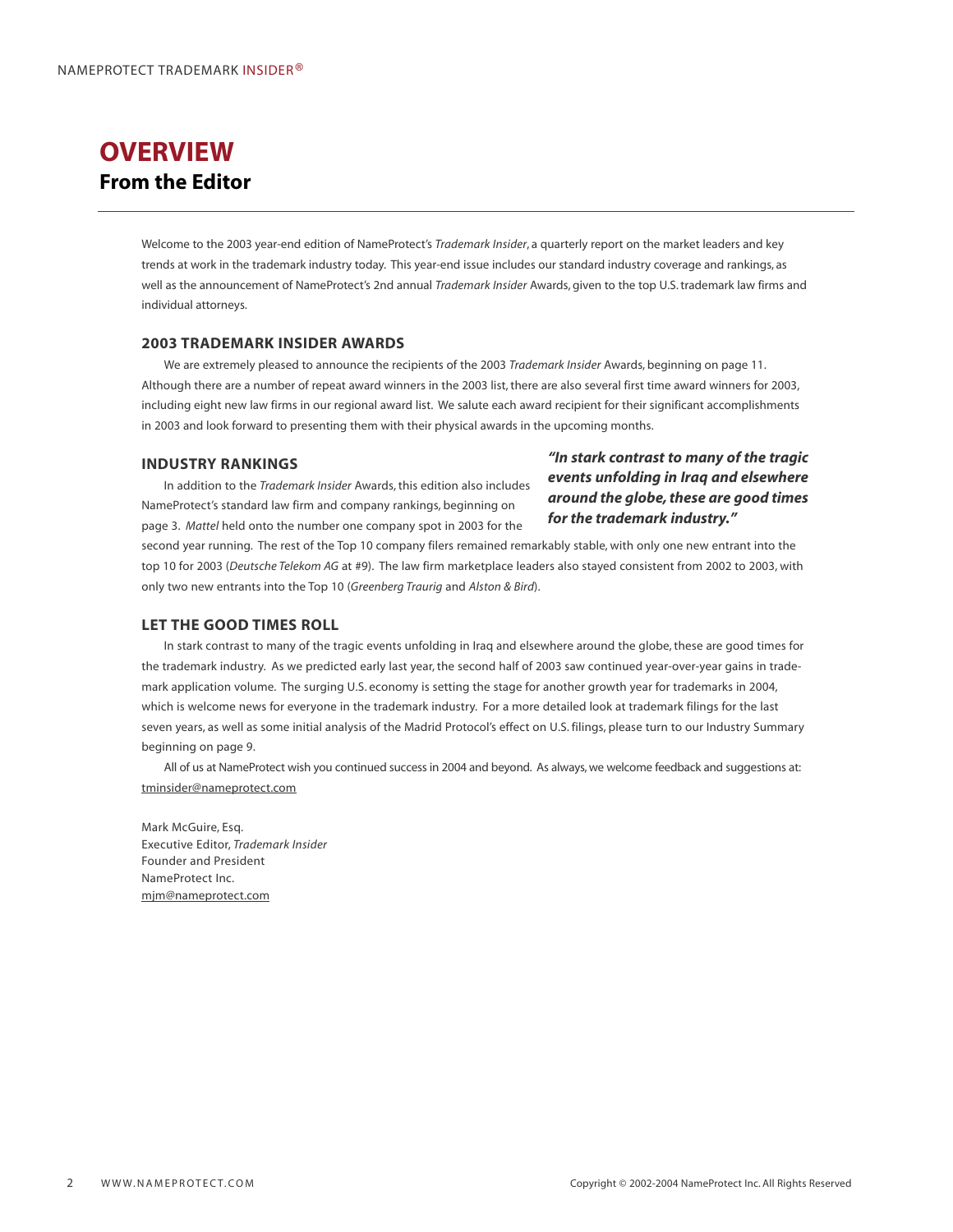### <span id="page-4-0"></span>**LAW FIRM RANKINGS Top 100 Trademark Law Firms—Q4 2003**

The Top 100 Trademark Firm rankings are determined by the number of USPTO applications submitted during the fourth quarter of 2003 in which the firm is listed as the legal representative (correspondent). Each application is counted as one filing regardless of the application type.

### **TOP 100 TRADEMARK LAW FIRMS—Q4 2003**

| Q4<br>Rank     | Law Firm                                    | #TMs<br>Q4-03 | 2002<br>Rank   | Q4<br>Rank | Law Firm                                   | #TMs<br>Q4-03 | 2002<br>Rank |
|----------------|---------------------------------------------|---------------|----------------|------------|--------------------------------------------|---------------|--------------|
| $\mathbf{1}$   | Greenberg Traurig                           | 292           | 19             | 52         | Allmark Trademark Service                  | 96            | 96           |
| $\overline{2}$ | Fross Zelnick Lehrman & Zissu               | 202           | $\mathbf{1}$   | 54         | Owen Wickersham & Erickson                 | 95            | 65           |
| 3              | Akin Gump Strauss Hauer & Feld              | 200           | $\overline{7}$ | 54         | <b>Duane Morris</b>                        | 95            | 39           |
| $\overline{4}$ | Abelman Frayne & Schwab                     | 195           | $\overline{2}$ | 56         | Winthrop & Weinstine                       | 93            | N/A          |
| 5              | Blakely Sokoloff Taylor & Zafman            | 190           | 6              | 57         | Seyfarth Shaw                              | 92            | 160          |
| 6              | Knobbe Martens Olson & Bear                 | 182           | 5              | 57         | <b>Hovey Williams</b>                      | 92            | 71           |
| 7              | Finnegan Henderson Farabow Garrett & Dunner | 180           | 16             | 57         | Harness Dickey & Pierce                    | 92            | 66           |
| $\,8\,$        | Sughrue Mion                                | 174           | $\overline{4}$ | 57         | Edell Shapiro & Finnan                     | 92            | N/A          |
| 9              | Merchant & Gould                            | 173           | 3              | 61         | Wood Herron & Evans                        | 90            | 48           |
| 10             | Venable                                     | 171           | 14             | 61         | Womble Carlyle Sandridge & Rice            | 90            | 83           |
| 11             | Holland & Knight                            | 166           | 10             | 61         | Richard L. Morris, Jr., Esq.               | 90            | 25           |
| 12             | Fulbright & Jaworski                        | 160           | 18             | 61         | Nixon Peabody                              | 90            | 102          |
| 13             | Quirk & Tratos                              | 158           | 144            | 65         | Paul Hastings Janofsky & Walker            | 89            | 56           |
| 14             | Fish & Richardson                           | 152           | 31             | 65         | Jenkens & Gilchrist                        | 89            | 38           |
| 15             | Cowan Liebowitz & Latman                    | 150           | 47             | 65         | Heller Ehrman White & McAuliffe            | 89            | 99           |
| 15             | Barnes & Thornburg                          | 150           | 33             | 68         | Burns Doane Swecker & Mathis               | 88            | 55           |
| 15             | Arent Fox Kintner Plotkin & Kahn            | 150           | 13             | 69         | McCarter & English                         | 86            | 140          |
| 18             | Mayer Brown Rowe & Maw                      | 148           | N/A            | 69         | Gray Cary Ware & Freidenrich               | 86            | 36           |
| 19             | Alston & Bird                               | 144           | 23             | 69         | Fitzpatrick Cella Harper & Scinto          | 86            | 26           |
| 19             | Jacobson Holman                             | 144           | 15             | 72         | Woodard Emhardt Moriarty McNett & Henry    | 85            | N/A          |
| 21             | Pillsbury Winthrop                          | 140           | 26             | 72         | Morgan Lewis & Bockius                     | 85            | 123          |
| 22             | Piper Rudnick                               | 135           | 9              | 72         | Kirschstein Ottinger Israel & Schiffmiller | 85            | 74           |
| 23             | Ladas & Parry                               | 134           | 32             | 72         | Holland & Hart                             | 85            | 94           |
| 23             | Foley & Lardner                             | 134           | 24             | 76         | Pryor Cashman Sherman & Flynn              | 84            | 49           |
| 25             | <b>Baker Botts</b>                          | 133           | 29             | 76         | <b>McGuireWoods</b>                        | 84            | 125          |
| 26             | Townsend and Townsend and Crew              | 129           | 8              | 78         | Young & Thompson                           | 82            | 88           |
| 26             | Drinker Biddle & Reath                      | 129           | 35             | 78         | Sheppard Mullin Richter & Hampton          | 82            | 174          |
| 28             | Dorsey & Whitney                            | 128           | 12             | 78         | Brinks Hofer Gilson & Lione                | 82            | 28           |
| 29             | Kilpatrick Stockton                         | 124           | 20             | 81         | Connolly Bove Lodge & Hutz                 | 81            | 120          |
| 30             | <b>Reed Smith</b>                           | 121           | 69             | 82         | Winstead Sechrest & Minick                 | 80            | N/A          |
| 30             | Oblon Spivak McClelland Maier & Neustadt    | 121           | 11             | 82         | McDermott Will & Emery                     | 80            | 68           |
| 32             | Trademark and Patent Counselors of America  | 120           | 17             | 84         | Quarles & Brady                            | 79            | 120          |
| 33             | Perkins Coie                                | 116           | 22             | 84         | Baker & Hostetler                          | 79            | 44           |
| 34             | Michael Best & Friedrich                    | 115           | 21             | 84         | Brooks & Kushman                           | 79            | 85           |
| 35             | Ostrolenk Faber Gerb & Soffen               | 114           | 57             | 87         | Baker & McKenzie                           | 78            | 59           |
| 36             | Rader Fishman & Grauer                      | 112           | 30             | 87         | Jackson Walker                             | 78            | 82           |
| 36             | Leydig Voit & Mayer                         | 112           | 37             | 89         | Lewis & Roca                               | 77            | N/A          |
| 38             | Nixon & Vanderhye                           | 110           | 41             | 89         | Ballard Spahr Andrews & Ingersoll          | 77            | 77           |
| 38             | Birch Stewart Kolasch & Birch               | 110           | 50             | 89         | Collen IP                                  | 77            | 93           |
| 38             | Bell Boyd & Lloyd                           | 110           | 129            | 92         | Lerner David Littenberg Krumholz & Mentlik | 76            | 74           |
| 41             | Welsh & Katz                                | 109           | 53             | 93         | Collard & Roe                              | 74            | 94           |
| 41             | <b>Fulwider Patton Lee &amp; Utecht</b>     | 109           | 69             | 94         | Law Offices of Bin Li                      | 73            | N/A          |
| 43             | <b>Blank Rome</b>                           | 106           | 46             | 94         | Fitch Even Tabin & Flannery                | 73            | 140          |
| 44             | Cooley Godward                              | 105           | 45             | 94         | Fay Sharpe Fagan Minnich & McKee           | 73            | 71           |
| 45             | Katten Muchin Zavis Rosenman                | 104           | N/A            | 94         | Dinsomore & Shohl                          | 73            | 186          |
| 46             | Testa Hurwitz & Thibeault                   | 100           | 171            | 94         | Darby & Darby                              | 73            | 54           |
| 46             | Christie Parker & Hale                      | 100           | 34             | 99         | Greenebaum Doll & McDonald                 | 71            | 197          |
| 48             | Thelen Reid & Priest                        | 98            | 150            | 99         | Frankfurt Kurnit Klein & Selz, PC          | 71            | 134          |
| 48             | Gottlieb Rackman & Reisman                  | 98            | 78             | 99         | Davis Wright Tremaine                      | 71            | 100          |
| 50             | Wolf Greenfield & Sacks                     | 97            | 52             | 99         | Christensen O'Connor Johnson & Kindness    | 71            | 42           |
| 50             | James M. Deimen                             | 97            | N/A            | 99         | <b>Bracewell &amp; Patterson</b>           | 71            | 62           |
| 52             | Seed IP Law Group                           | 96            | 50             |            |                                            |               |              |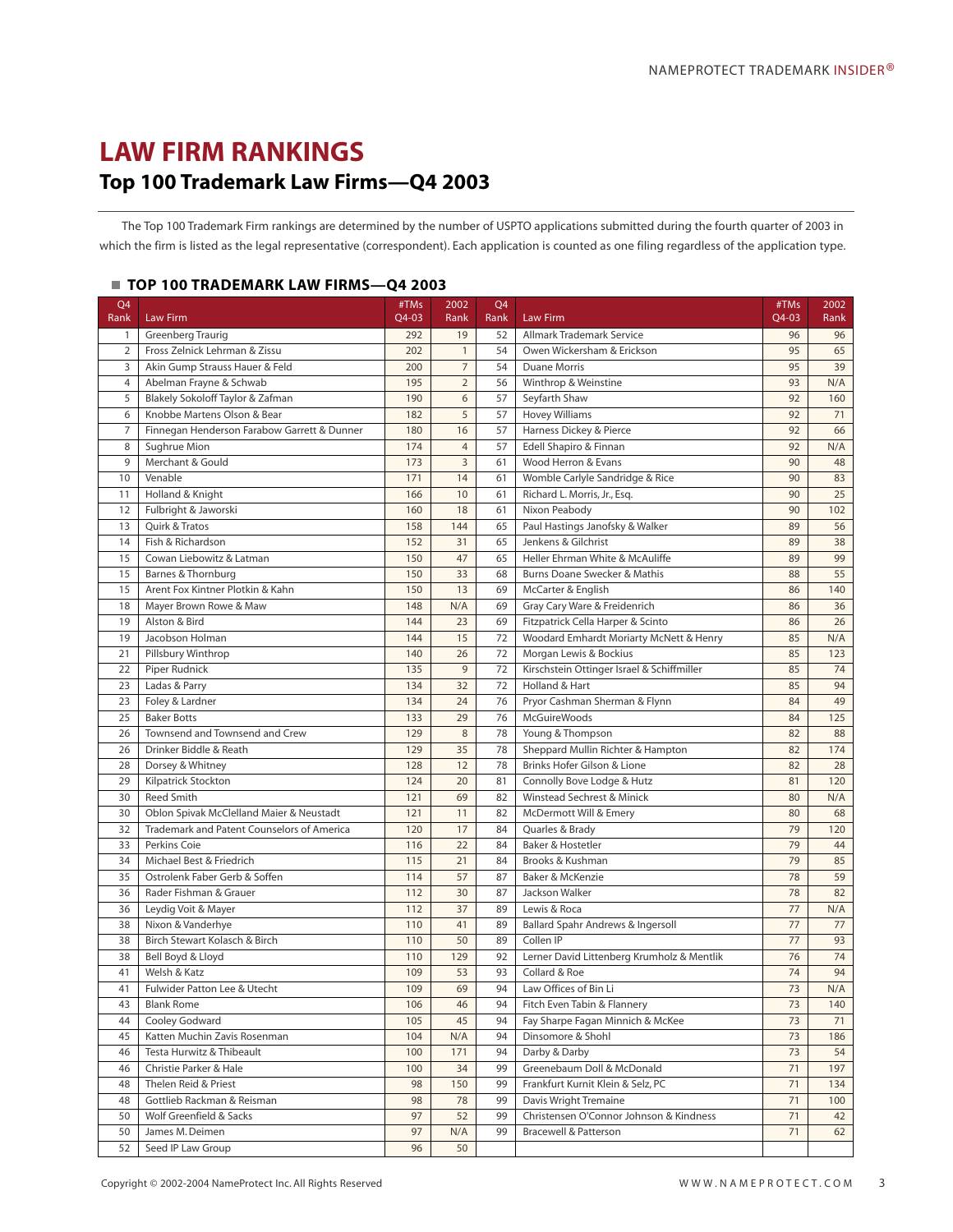### <span id="page-5-0"></span>**LAW FIRM RANKINGS Top 200 Trademark Law Firms—Year End 2003**

The Annual Top 200 Trademark Firm rankings are determined by the number of USPTO applications submitted in calendar year 2003 in which the firm is listed as the legal representative (correspondent). Each application is counted as one filing, regardless of the application type.

### **TOP 200 TRADEMARK LAW FIRMS—YEAR END 2003**

|                |                                             | #TMs | 2002           |      |                                            | #TMs | 2002 |
|----------------|---------------------------------------------|------|----------------|------|--------------------------------------------|------|------|
| <b>Rank</b>    | Law Firm                                    | 2003 | Rank           | Rank | Law Firm                                   | 2003 | Rank |
| $\mathbf{1}$   | Abelman Frayne & Schwab                     | 984  | $\overline{2}$ | 51   | Heller Ehrman White & McAuliffe            | 381  | 99   |
| $\overline{2}$ | Merchant & Gould                            | 898  | 3              | 52   | <b>Hovey Williams</b>                      | 377  | 71   |
| 3              | Fross Zelnick Lehrman & Zissu               | 896  | $\mathbf{1}$   | 53   | Baker & Hostetler                          | 373  | 44   |
| $\overline{4}$ | Greenberg Traurig                           | 854  | 19             | 54   | Wolf Greenfield & Sacks                    | 368  | 52   |
| 5              | Knobbe Martens Olson & Bear                 | 759  | 5              | 55   | Fitzpatrick Cella Harper & Scinto          | 362  | 26   |
| 6              | Akin Gump Strauss Hauer & Feld              | 758  | $\overline{7}$ | 56   | Nixon Peabody                              | 356  | 102  |
| 7              | Sughrue Mion                                | 680  | $\overline{4}$ | 57   | Darby & Darby                              | 354  | 54   |
| 8              | Blakely Sokoloff Taylor & Zafman            | 672  | 6              | 58   | Paul Hastings Janofsky & Walker            | 351  | 56   |
| 9              | Holland & Knight                            | 658  | 10             | 59   | Welsh & Katz                               | 350  | 53   |
| 10             | Alston & Bird                               | 629  | 23             | 59   | Burns Doane Swecker & Mathis               | 350  | 55   |
| 11             | Venable                                     | 623  | 14             | 61   | Wood Herron & Evans                        | 348  | 48   |
| 12             | Dorsey & Whitney                            | 617  | 12             | 62   | Kenyon & Kenyon                            | 345  | 43   |
| 13             | Arent Fox Kintner Plotkin & Kahn            | 586  | 13             | 63   | Jenkens & Gilchrist                        | 342  | 38   |
| 14             | Fulbright & Jaworski                        | 583  | 18             | 64   | Hale and Dorr                              | 339  | 64   |
| 15             | Piper Rudnick                               | 581  | $\overline{9}$ | 65   | Christensen O'Connor Johnson & Kindness    | 338  | 42   |
| 16             | Jacobson Holman                             | 561  | 15             | 66   | Bell Boyd & Lloyd                          | 337  | 129  |
| 17             | Finnegan Henderson Farabow Garrett & Dunner | 544  | 16             | 67   | Womble Carlyle Sandridge & Rice            | 336  | 83   |
| 18             | Oblon Spivak McClelland Maier & Neustadt    | 517  | 11             | 68   | Woodard Emhardt Moriarty McNett & Henry    | 335  | 59   |
| 18             | Ladas & Parry                               | 517  | 32             | 68   | Ballard Spahr Andrews & Ingersoll          | 335  | 77   |
| 20             | Perkins Coie                                | 514  | 22             | 70   | Harness Dickey & Pierce                    | 331  | 66   |
| 21             | Cowan Liebowitz & Latman                    | 510  | 47             | 71   | <b>Fulwider Patton Lee &amp; Utecht</b>    | 328  | 69   |
| 22             | Pillsbury Winthrop                          | 507  | 26             | 71   | Fay Sharpe Fagan Minnich & McKee           | 328  | 71   |
| 23             | Townsend and Townsend and Crew              | 495  | $\,8\,$        | 73   | Quirk & Tratos                             | 327  | 144  |
| 23             | Foley & Lardner                             | 495  | 24             | 74   | McDermott Will & Emery                     | 317  | 68   |
| 25             | <b>Duane Morris</b>                         | 492  | 39             | 75   | Holland & Hart                             | 313  | 94   |
| 26             | Fish & Richardson                           | 484  | 31             | 76   | Webb Ziesenheim Logsdon Orkin & Hanson     | 309  | 85   |
| 27             | Kilpatrick Stockton                         | 481  | 20             | 77   | Baker & McKenzie                           | 305  | 59   |
| 28             | Trademark and Patent Counselors of America  | 473  | 17             | 78   | Seed IP Law Group                          | 303  | 50   |
| 29             | Birch Stewart Kolasch & Birch               | 462  | 50             | 79   | Quarles & Brady                            | 302  | 120  |
| 30             | Ostrolenk Faber Gerb & Soffen               | 458  | 57             | 80   | Lerner David Littenberg Krumholz & Mentlik | 301  | 74   |
| 31             | Michael Best & Friedrich                    | 456  | 21             | 81   | Pennie & Edmonds                           | 299  | 58   |
| 32             | <b>Reed Smith</b>                           | 455  | 69             | 82   | Jackson Walker                             | 292  | 82   |
| 33             | Leydig Voit & Mayer                         | 454  | 37             | 82   | <b>Bracewell &amp; Patterson</b>           | 292  | 62   |
| 33             | Barnes & Thornburg                          | 454  | 33             | 84   | Amster Rothstein & Ebenstein               | 288  | 114  |
| 35             | Rader Fishman & Grauer                      | 444  | 30             | 85   | Thompson & Knight                          | 287  | 104  |
| 36             | <b>Baker Botts</b>                          | 442  | 29             | 86   | Young & Thompson                           | 285  | 88   |
| 37             | Gray Cary Ware & Freidenrich                | 438  | 36             | 87   | Sheridan Ross                              | 281  | 89   |
| 38             | Pryor Cashman Sherman & Flynn               | 433  | 49             | 88   | Faegre & Benson                            | 279  | 92   |
| 39             | Brinks Hofer Gilson & Lione                 | 423  | 28             | 89   | Thelen Reid & Priest                       | 277  | 150  |
| 40             | Gottlieb Rackman & Reisman                  | 422  | 78             | 90   | Morgan Lewis & Bockius                     | 275  | 123  |
| 41             | Christie Parker & Hale                      | 420  | 34             | 91   | Jones Day Reavis & Pogue                   | 274  | 73   |
| 42             | Katten Muchin Zavis Rosenman                | 413  | 80             | 92   | Fitch Even Tabin & Flannery                | 273  | 140  |
| 43             | Cooley Godward                              | 411  | 45             | 92   | Collen IP                                  | 273  | 93   |
| 44             | Mayer Brown Rowe & Maw                      | 403  | N/A            | 94   | Seyfarth Shaw                              | 272  | 160  |
| 45             | Allmark Trademark Service                   | 400  | 96             | 95   | <b>Blackwell Sanders Peper Martin</b>      | 271  | 102  |
| 46             | Nixon & Vanderhye                           | 395  | 41             | 96   | St. Onge Steward Johnston & Reens          | 270  | 96   |
| 46             | Drinker Biddle & Reath                      | 395  | 35             | 97   | Caesar Rivise Bernstein Cohen & Pokotilow  | 269  | 81   |
| 46             | <b>Blank Rome</b>                           | 395  | 46             | 98   | Frankfurt Kurnit Klein & Selz, PC          | 268  | 134  |
| 49             | Owen Wickersham & Erickson                  | 393  | 65             | 99   | Kirschstein Ottinger Israel & Schiffmiller | 267  | 74   |
| 50             | Richard L. Morris, Jr., Esq.                | 391  | 25             | 99   | Cooper & Dunham                            | 267  | 66   |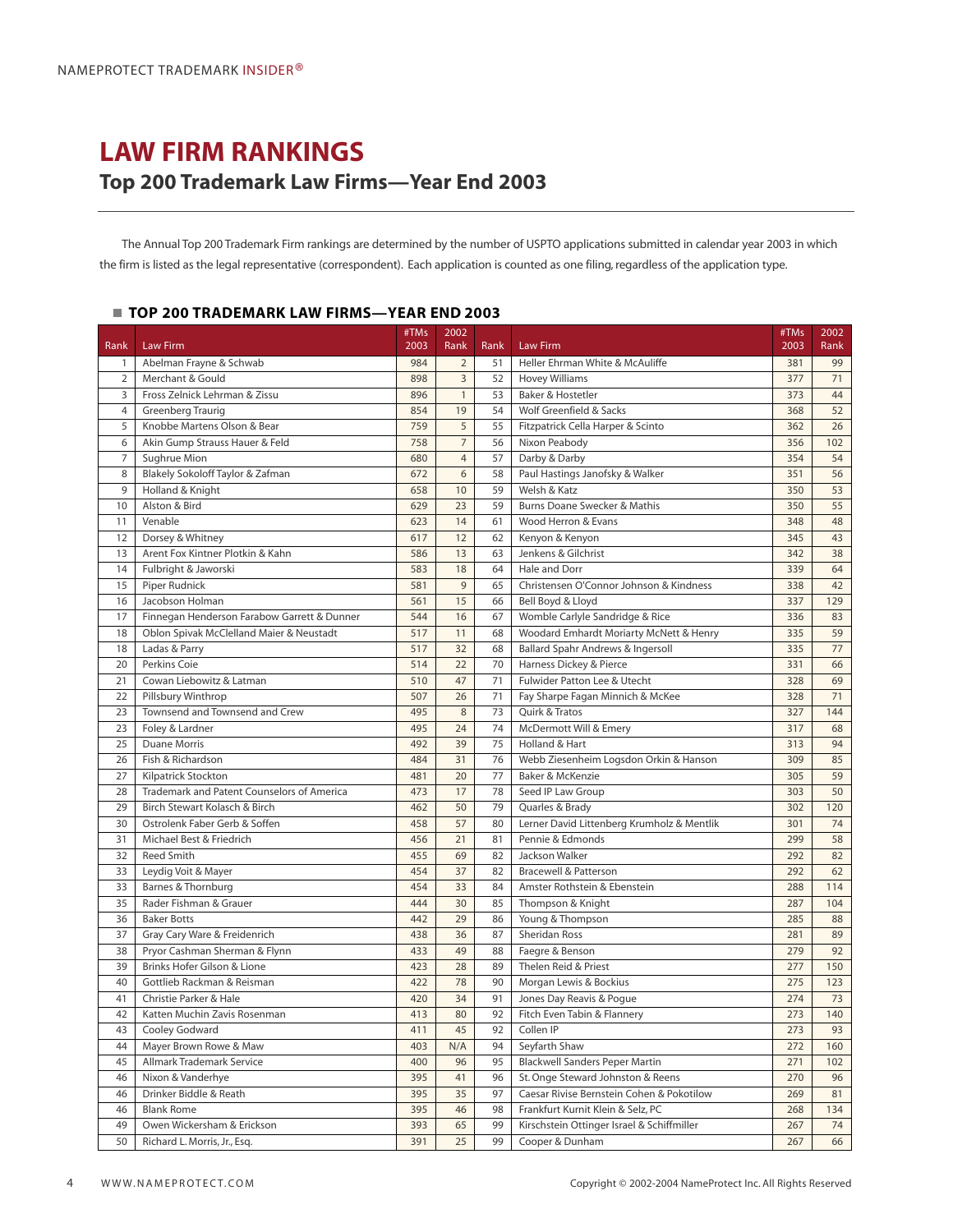### **LAW FIRM RANKINGS**

### **Top 200 Trademark Law Firms—Year End 2003**

*Continued from Page 4*

### **TOP 200 TRADEMARK LAW FIRMS—YEAR END 2003**

| Rank | Law Firm                                          | #TMs<br>2003 | 2002<br>Rank | Rank | <b>Law Firm</b>                                | #TMs<br>2003 | 2002<br>Rank |
|------|---------------------------------------------------|--------------|--------------|------|------------------------------------------------|--------------|--------------|
| 101  | <b>Troutman Sanders</b>                           | 266          | 62           | 151  | Godfrey & Kahn                                 | 197          | 186          |
|      |                                                   |              |              |      |                                                |              |              |
| 101  | Marshall Gerstein & Borun                         | 266          | 79<br>85     | 152  | White & Case                                   | 196          | 161          |
| 101  | Brooks & Kushman                                  | 266          |              | 152  | Vorys Sater Seymour & Pease                    | 196          | 194          |
| 104  | Allen Dyer Doppelt Milbrath & Gilchrist           | 265          | 89           | 152  | Thorpe North & Western                         | 196          | N/A          |
| 104  | Frommer Lawrence & Haug                           | 265          | 174          | 152  | Shaw Pittman                                   | 196          | 135          |
| 104  | Fredrikson & Byron                                | 265          | 135          | 156  | Lewis & Roca                                   | 195          | N/A          |
| 107  | <b>Stoel Rives</b>                                | 263          | 174          | 157  | McCormick Paulding & Huber                     | 193          | 197          |
| 108  | Locke Liddell & Sapp                              | 261          | 87           | 157  | Hogan & Hartson                                | 193          | 111          |
| 109  | Pattishall McAuliffe Newbury Hilliard & Geraldson | 260          | 132          | 159  | Larson & Taylor                                | 191          | 190          |
| 110  | Stetina Brunda Garred & Brucker                   | 256          | 114          | 159  | Cislo & Thomas                                 | 191          | 166          |
| 110  | Collard & Roe                                     | 256          | 94           | 161  | Loeb & Loeb                                    | 190          | 184          |
| 112  | Hughes Hubbard & Reed                             | 255          | 104          | 162  | <b>Bryan Cave</b>                              | 189          | 118          |
| 113  | The Trademark Group                               | 251          | N/A          | 163  | Sidley Austin Brown & Wood                     | 188          | 129          |
| 113  | McCarter & English                                | 251          | 140          | 163  | Polster Lieder Woodruff & Lucchesi             | 188          | N/A          |
| 115  | Samuels Gauthier & Stevens                        | 249          | 76           | 165  | Greenberg Glusker Fields Claman                | 187          | N/A          |
| 116  | Sheppard Mullin Richter & Hampton                 | 247          | 174          | 165  | Erik M Pelton Attorney At Law                  | 187          | N/A          |
| 117  | Howrey Simon Arnold & White                       | 246          | 114          | 167  | Oppenheimer Wolff & Donnelly                   | 186          | 40           |
| 118  | Davis Wright Tremaine                             | 244          | 100          | 168  | Millen White Zelano & Branigan                 | 185          | 148          |
| 119  | Morgan & Finnegan                                 | 238          | 106          | 168  | Edell Shapiro & Finnan                         | 185          | N/A          |
| 120  | Schweitzer Cornman Gross & Bondell                | 236          | 122          | 170  | Orrick Herrington & Sutcliffe                  | 184          | 193          |
| 121  | <b>McGuireWoods</b>                               | 235          | 125          | 171  | Thomas Kayden Horstemeyer & Risley             | 181          | 171          |
| 122  | Gifford Krass Groh Sprinkle Anderson & Citkowski  | 233          | 91           | 171  | Salter & Michaelson                            | 181          | N/A          |
| 123  | Mintz Levin Cohn Ferris Glovsky and Popeo         | 232          | 135          | 173  | Foley Hoag & Eliot                             | 180          | 128          |
| 124  | Smith Gambrell & Russell                          | 230          | 129          | 174  | Webster Chamberlain & Bean                     | 179          | N/A          |
| 124  | <b>Banner Witcoff</b>                             | 230          | 98           | 174  | Edwards & Angell                               | 179          | N/A          |
| 126  | Greenebaum Doll & McDonald                        | 229          | 197          | 174  | Dechert                                        | 179          | 197          |
| 127  | Dinsomore & Shohl                                 | 228          | 186          | 177  | Shulman Rogers Gandal Pordy & Ecker            | 178          | N/A          |
| 128  | Lackenbach Siegel                                 | 227          | 148          | 177  | Law Office of Christopher Day                  | 178          | 157          |
| 129  | Malloy & Malloy                                   | 222          | 144          | 179  | Eckert Seamans Cherin & Mellott                | 177          | 169          |
| 130  | Snell & Wilmer                                    | 220          | 126          | 179  | Colucci & Umans                                | 177          | 151          |
| 130  | Shook Hardy & Bacon                               | 220          | N/A          | 181  | Young & Basile                                 | 176          | 174          |
| 130  | Hoffman Wasson & Gitler                           | 220          | 158          | 181  | Vedder Price Kaufman & Kammholz                | 176          | 174          |
| 133  | Kelly Bauersfeld Lowry & Kelley                   | 219          | 61           | 181  | Price Heneveld Cooper DeWitt & Litton          | 176          | N/A          |
| 133  | Akerman Senterfitt & Eidson                       | 219          | 108          | 181  | Gardere Wynne Sewell                           | 176          | 154          |
| 135  | Connolly Bove Lodge & Hutz                        | 218          | 120          | 181  | Cozen O'Connor                                 | 176          | N/A          |
| 136  | Squire Sanders & Dempsey                          | 215          | 147          | 186  | Roylance Abrams Berdo & Goodman                | 175          | 123          |
| 137  | Rosenberg Klein & Lee                             | 214          | 190          | 186  | Hunton & Williams                              | 175          | 114          |
| 138  | Harrison & Egbert                                 | 213          | 106          | 188  | <b>Corporate Creations</b>                     | 173          | N/A          |
| 139  | <b>Buchanan Ingersoll</b>                         | 212          | 156          | 189  | Arnstein & Lehr                                | 172          | 167          |
| 140  | Testa Hurwitz & Thibeault                         | 211          | 171          | 189  | Klarguist Sparkman                             | 172          | 162          |
| 141  | <b>Manatt Phelps &amp; Phillips</b>               | 210          | 110          | 191  | Stites & Harbison                              | 170          | N/A          |
| 142  | Workman Nydegger & Seeley                         | 208          | 154          | 191  | Frost Brown Todd                               | 170          | N/A          |
| 143  | Sonnenschein Nath & Rosenthal                     | 207          | 127          | 193  | Law Offices of Alex D. Patel                   | 169          | N/A          |
| 144  | Baker Donelson Bearman Caldwell & Berkowitz       | 206          | 196          | 194  | Von Maltitz Derenberg Kunin Janssen & Giordano | 167          | 153          |
| 145  | Dow Lohnes & Albertson                            | 204          | 140          | 194  | McKee Voorhees & Sease                         | 167          | 133          |
| 146  | Latham & Watkins                                  | 202          | 146          | 194  | Kirkpatrick & Lockhart                         | 167          | N/A          |
| 146  | Dykema Gossett                                    | 202          | 111          | 197  | Baker & Rannells                               | 166          | 167          |
| 148  | Thompson Coburn                                   | 200          | 113          | 198  | Thompson Hine                                  | 165          | N/A          |
| 148  | Davis & Gilbert                                   | 200          | 118          | 198  | Sand & Sebolt                                  | 165          | N/A          |
| 150  | <b>Stinson Morrison Hecker</b>                    | 199          | N/A          | 200  | <b>Baker &amp; Daniels</b>                     | 164          | N/A          |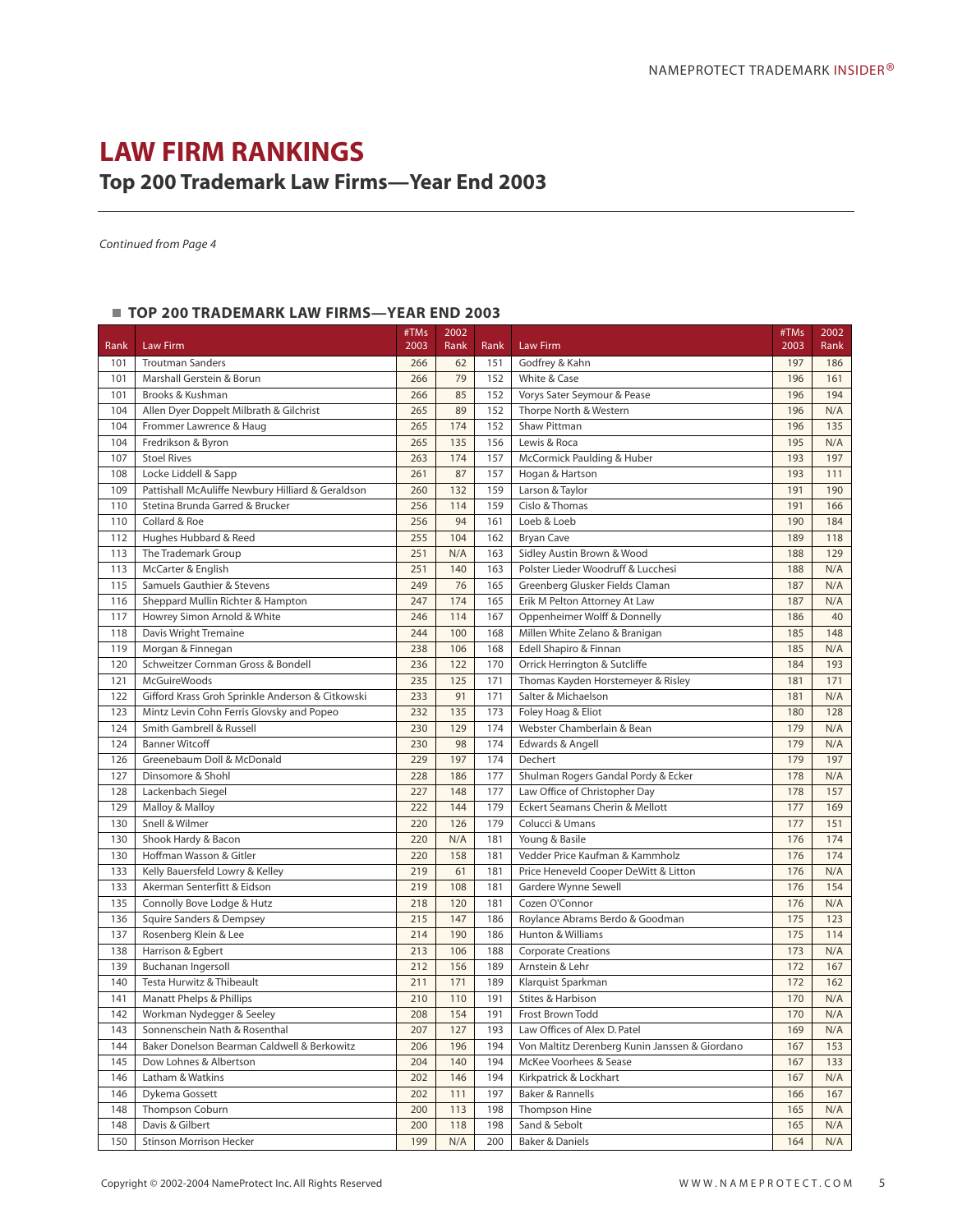## <span id="page-7-0"></span>**COMPANY RANKINGS Top 100 Companies—Q4 2003**

The Top 100 Companies are determined by number of USPTO applications submitted during the fourth quarter of 2003 in which the company (or a related entity) is listed as the applicant and/or legal representative (correspondent). Each application is counted as one filing regardless of the application type.

### **TOP 100 COMPANIES—Q4 2003**

| Q4<br>Rank     | Company                                 | #TMs<br>Q4-03 | 2003<br>Rank   | Q4<br>Rank | Company                                            | #TMs<br>Q4-03 | 2003<br>Rank |
|----------------|-----------------------------------------|---------------|----------------|------------|----------------------------------------------------|---------------|--------------|
| 1              | Mattel, Inc.                            | 245           | $\mathbf{1}$   | 52         | <b>Microsoft Corporation</b>                       | 34            | 16           |
| $\overline{2}$ | <b>Walt Disney Company</b>              | 166           | 8              | 53         | <b>General Motors Corporation</b>                  | 33            | N/A          |
| 3              | Viacom International Inc.               | 135           | $\overline{3}$ | 53         | Cadbury Schweppes                                  | 33            | N/A          |
| $\overline{4}$ | <b>Time Warner</b>                      | 118           | $\overline{2}$ | 55         | Diageo, PLC                                        | 32            | N/A          |
| 5              | Deutsche Telekom AG                     | 116           | N/A            | 56         | Metro One Telecommunications, Inc.                 | 31            | N/A          |
| 6              | Frank J. Paine, Jr.                     | 95            | N/A            | 56         | <b>Masco Corporation</b>                           | 31            | 24           |
| $\overline{7}$ | Hasbro, Inc.                            | 92            | 6              | 58         | Scholastic Inc.                                    | 30            | N/A          |
| $\overline{7}$ | GlaxoSmithKline                         | 92            | $\overline{7}$ | 58         | ConAgra                                            | 30            | 27           |
| 9              | L'Oreal                                 | 91            | 5              | 58         | <b>Bou-Matic Technologies LLC</b>                  | 30            | N/A          |
| 10             | Pfizer Inc.                             | 89            | $\overline{4}$ | 61         | Padres L.P.                                        | 29            | N/A          |
| 11             | Springer Science+Business Media         | 74            | N/A            | 62         | WA Golf Company, L.L.C.                            | 28            | N/A          |
| 12             | PepsiCo                                 | 67            | 12             | 62         | Sears, Roebuck and Co.                             | 28            | 53           |
| 13             | Albert C. Ruocchio                      | 66            | N/A            | 62         | philosophy, inc.                                   | 28            | 35           |
| 14             | ABC International Traders, Inc.         | 64            | N/A            | 62         | Merrill Lynch & Co., Inc.                          | 28            | N/A          |
| 15             | Wynn Resorts Holdings, LLC              | 62            | N/A            | 62         | Ingram Micro Inc.                                  | 28            | N/A          |
| 16             | Newell Rubbermaid                       | 60            | N/A            | 62         | Georgia-Pacific Corporation                        | 28            | 31           |
| 17             | Bristol-Myers Squibb Company            | 56            | 17             | 68         | HEB Grocery Company, LP                            | 27            | 61           |
| 18             | S.C. Johnson                            | 55            | 58             | 68         | <b>BellSouth Intellectual Property Corporation</b> | 27            | N/A          |
| 19             | Procter & Gamble Company, The           | 52            | $\overline{9}$ | 70         | Jian Feng Zhao                                     | 26            | N/A          |
| 20             | Estee Lauder Inc.                       | 51            | 21             | 70         | Cellco Partnership                                 | 26            | N/A          |
| 21             | <b>Royal Philips Electronics</b>        | 50            | 76             | 72         | Universal Manufacturing Co., Inc.                  | 25            | N/A          |
| 22             | Unilever                                | 49            | 10             | 72         | Tyco International                                 | 25            | 55           |
| 22             | Sony Corporation                        | 49            | 19             | 72         | L.C. Licensing, Inc.                               | 25            | N/A          |
| 22             | <b>General Electric Company</b>         | 49            | 32             | 72         | K-2 Corporation                                    | 25            | N/A          |
| 25             | <b>Bayer Corporation</b>                | 45            | 22             | 72         | AstraZeneca AB                                     | 25            | 50           |
| 26             | Intimate Beauty Corporation             | 44            | N/A            | 77         | Vonage Holding Corp.                               | 24            | N/A          |
| 26             | Dundee Bancorp Inc.                     | 44            | N/A            | 77         | Nutri/System IPHC, Inc.                            | 24            | N/A          |
| 26             | AT&T Corp.                              | 44            | 34             | 77         | Mosaic Tile Company                                | 24            | N/A          |
| 29             | DaimlerChrysler Corporation             | 43            | 15             | 77         | Marriott International, Inc.                       | 24            | N/A          |
| 30             | <b>VF Corporation</b>                   | 42            | 41             | 77         | Honda Motor Co., Ltd.                              | 24            | N/A          |
| 30             | Mars, Incorporated                      | 42            | 11             | 77         | Alliant Techsystems Inc.                           | 24            | N/A          |
| 30             | ConocoPhillips                          | 42            | N/A            | 83         | Wild Planet Toys, Inc.                             | 23            | N/A          |
| 33             | Siemens                                 | 40            | 37             | 83         | Sierra Design Group                                | 23            | N/A          |
| 33             | <b>IGT</b>                              | 40            | 49             | 83         | Nedboy, Robin L                                    | 23            | N/A          |
| 35             | Sara Lee Corporation                    | 39            | 13             | 83         | Menard, Inc.                                       | 23            | N/A          |
| 36             | <b>United States Postal Service</b>     | 37            | N/A            | 83         | Kroger Co., The                                    | 23            | N/A          |
| 36             | Ford Motor Company                      | 37            | 19             | 83         | Build-A-Bear Workshop, Inc.                        | 23            | 82           |
| 36             | AIG                                     | 37            | 59             | 89         | Weider Health and Fitness                          | 22            | N/A          |
| 36             | Avon Products, Inc.                     | 37            | 64             | 89         | Terasen Inc.                                       | 22            | N/A          |
| 40             | Who's Calling, Inc.                     | 36            | N/A            | 89         | Novartis                                           | 22            | 14           |
| 40             | Wal-Mart Stores, Inc.                   | 36            | N/A            | 89         | MyTop International, Inc.                          | 22            | N/A          |
| 40             | Susan Dell, Inc.                        | 36            | N/A            | 89         | Intellidyn Corp.                                   | 22            | N/A          |
| 40             | Medtronic, Inc.                         | 36            | 41             | 89         | Computer and Telecommunication Services, Inc.      | 22            | N/A          |
| 40             | Kraft Foods Holdings, Inc.              | 36            | 29             | 95         | <b>ACI International</b>                           | 21            | N/A          |
| 40             | Jakks Pacific, Inc.                     | 36            | 84             | 95         | Vitaquest International Inc.                       | 21            | N/A          |
| 46             | Shier, Barry                            | 35            | N/A            | 95         | Viewpoint International, Inc.                      | 21            | N/A          |
| 46             | Qwest Communications International Inc. | 35            | 90             | 95         | Roche Diagnostics Corporation                      | 21            | N/A          |
| 46             | OMS Investments, Inc.                   | 35            | 64             | 99         | <b>Thomson Corporation</b>                         | 20            | 33           |
| 46             | MeadWestvaco Corp                       | 35            | 37             | 99         | Syngenta Crop Protection, Inc.                     | 20            | 61           |
| 46             | Johnson & Johnson                       | 35            | 28             | 99         | Signatures Network, Inc.                           | 20            | N/A          |
| 46             | AHG Licensing, Inc.                     | 35            | N/A            | 99         | Robert Mondovi Winery                              | 20            | N/A          |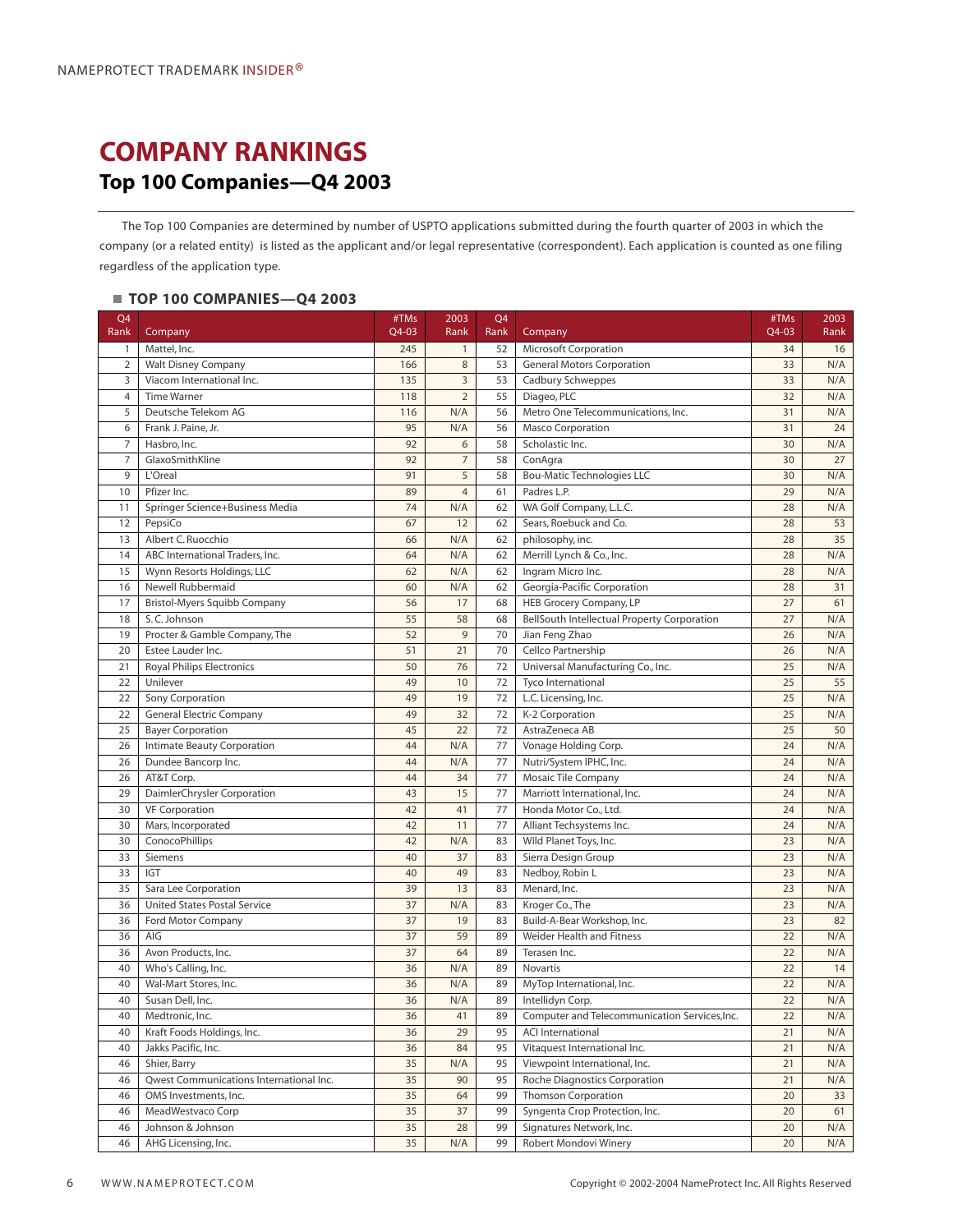### <span id="page-8-0"></span>**COMPANY RANKINGS Top 100 Companies—Year End 2003**

The annual Top 100 Company Rankings are determined by the number of USPTO applications submitted in calendar year 2003 in which the company (or a related entity) is listed as the applicant and/or legal representative (correspondent). Each application is counted as one filing regardless of the application type.

### **TOP 100 COMPANIES—YEAR END 2003**

|                |                                           | #TMs | 2002           |      |                                             | #TMs | 2002 |
|----------------|-------------------------------------------|------|----------------|------|---------------------------------------------|------|------|
| Rank           | Company                                   | 2003 | Rank           | Rank | Company                                     | 2003 | Rank |
| $\mathbf{1}$   | Mattel, Inc.                              | 668  | $\mathbf{1}$   | 51   | Wynn Resorts Holdings, LLC                  | 106  | N/A  |
| $\overline{2}$ | <b>Walt Disney Company</b>                | 514  | $\,8\,$        | 51   | Syngenta Crop Protection, Inc.              | 106  | 61   |
| $\overline{2}$ | Viacom International Inc.                 | 514  | $\overline{3}$ | 53   | Diageo, PLC                                 | 105  | N/A  |
| $\overline{4}$ | <b>Time Warner</b>                        | 504  | $\overline{2}$ | 53   | Conair Corporation                          | 105  | 86   |
| 5              | L'Oreal                                   | 376  | 5              | 55   | Jakks Pacific, Inc.                         | 101  | 84   |
| 6              | Hasbro, Inc.                              | 369  | 6              | 56   | J.W. Childs Associates, LLP                 | 100  | N/A  |
| 7              | GlaxoSmithKline                           | 350  | $\overline{7}$ | 57   | S.C. Johnson                                | 98   | 58   |
| 8              | Procter & Gamble Company, The             | 318  | $\overline{9}$ | 57   | Cadbury Schweppes                           | 98   | N/A  |
| 9              | Deutsche Telekom AG                       | 300  | N/A            | 59   | Cargill, Incorporated                       | 96   | 90   |
| 10             | Pfizer Inc.                               | 298  | $\overline{4}$ | 60   | Nissan                                      | 95   | 41   |
| 11             | PepsiCo                                   | 253  | 12             | 60   | Frank J. Paine, Jr.                         | 95   | N/A  |
| 12             | Sara Lee Corporation                      | 238  | 13             | 60   | ConAgra                                     | 95   | 27   |
| 13             | Estee Lauder Inc.                         | 206  | 21             | 63   | Lockheed Martin Corporation                 | 94   | N/A  |
| 14             | NBA Properties, Inc.                      | 191  | 35             | 64   | Awesome Kids                                | 89   | N/A  |
| 14             | AT&T Corp.                                | 191  | 34             | 65   | philosophy, inc.                            | 84   | 35   |
| 16             | Metro One Telecommunications, Inc.        | 179  | N/A            | 66   | News Corporation                            | 81   | N/A  |
| 17             | Unilever                                  | 174  | 10             | 66   | Anheuser-Busch, Incorporated                | 81   | 23   |
| 18             | Georgia-Pacific Corporation               | 170  | 31             | 66   | American Express Company                    | 81   | 90   |
| 19             | Novartis                                  | 168  | 14             | 69   | WMS Gaming Inc.                             | 80   | N/A  |
| 20             | <b>VF Corporation</b>                     | 166  | 41             | 69   | Qwest Communications International Inc.     | 80   | 90   |
| 20             | Sony Corporation                          | 166  | 19             | 69   | Colgate-Palmolive Company                   | 80   | 55   |
| 22             | OMS Investments, Inc.                     | 164  | 64             | 72   | QVC, Inc.                                   | 79   | 44   |
| 23             | Mars, Incorporated                        | 163  | 11             | 72   | Lidl Stiftung & Co. KG                      | 79   | N/A  |
| 23             | IGT                                       | 163  | 49             | 72   | Kohler Co.                                  | 79   | N/A  |
| 25             | Wal-Mart Stores, Inc.                     | 157  | N/A            | 75   | Reed Elsevier Inc.                          | 77   | N/A  |
| 26             | Bristol-Myers Squibb Company              | 154  | 17             | 75   | BellSouth Intellectual Property Corporation | 77   | N/A  |
| 27             | <b>General Electric Company</b>           | 151  | 32             | 77   | Kabushiki Kaisha Hitachi Seisakusho         | 76   | N/A  |
| 28             | <b>United States Postal Service</b>       | 147  | N/A            | 78   | MeadWestvaco Corp                           | 75   | 37   |
| 29             | Avon Products, Inc.                       | 141  | 64             | 79   | Vivendi UNIVERSAL Entertainment             | 74   | N/A  |
| 30             | Kraft Foods Holdings, Inc.                | 137  | 29             | 79   | Springer Science+Business Media             | 74   | N/A  |
| 31             | DaimlerChrysler Corporation               | 135  | 15             | 79   | Shell Oil Company                           | 74   | N/A  |
| 32             | Newell Rubbermaid                         | 134  | N/A            | 79   | Halliburton Energy Services, Inc.           | 74   | 54   |
| 33             | Medtronic, Inc.                           | 133  | 41             | 83   | SCAM-Co., LLC                               | 73   | N/A  |
| 33             | Johnson & Johnson                         | 133  | 28             | 84   | Dundee Bancorp Inc.                         | 72   | N/A  |
| 35             | ABC International Traders, Inc.           | 129  | N/A            | 85   | <b>Hewlett-Packard Company</b>              | 70   | N/A  |
| 36             | <b>Thomson Corporation</b>                | 122  | 33             | 86   | L.C. Licensing, Inc.                        | 69   | N/A  |
| 37             | <b>Tyco International</b>                 | 119  | 55             | 86   | Konami Corporation                          | 69   | 30   |
| 37             | AIG                                       | 119  | 59             | 86   | Discovery Communications Inc.               | 69   | 45   |
| 39             | <b>General Motors Corporation</b>         | 117  | N/A            | 86   | Bally Gaming International, Inc.            | 69   | N/A  |
| 40             | Sears, Roebuck and Co.                    | 115  | 53             | 90   | <b>Weyerhaeuser Company</b>                 | 68   | N/A  |
| 40             | <b>Bayer Corporation</b>                  | 115  | 22             | 90   | Nestle                                      | 68   | 79   |
| 42             | Siemens                                   | 114  | 37             | 90   | Amorepacific Corporation                    | 68   | N/A  |
| 42             | Jafer Limited                             | 114  | N/A            | 93   | Wyeth                                       | 67   | N/A  |
| 42             | HEB Grocery Company, LP                   | 114  | 61             | 93   | Merrill Lynch & Co., Inc.                   | 67   | N/A  |
| 45             | International Data Group, Inc.            | 113  | 67             | 93   | LG Electronics Inc.                         | 67   | N/A  |
| 46             | Masco Corporation                         | 110  | 24             | 93   | Land O' Lakes, Inc.                         | 67   | 90   |
| 47             | Microsoft Corporation                     | 108  | 16             | 93   | Coca-Cola Company, The                      | 67   | 82   |
| 48             | <b>Royal Philips Electronics</b>          | 107  | 76             | 98   | Kimberly-Clark Corporation                  | 66   | N/A  |
| 48             | Ford Motor Company                        | 107  | 19             | 98   | Albert C. Ruocchio                          | 66   | N/A  |
| 48             | Aristocrat Technologies Australia Pty Ltd | 107  | 51             | 100  | Ahold                                       | 65   | N/A  |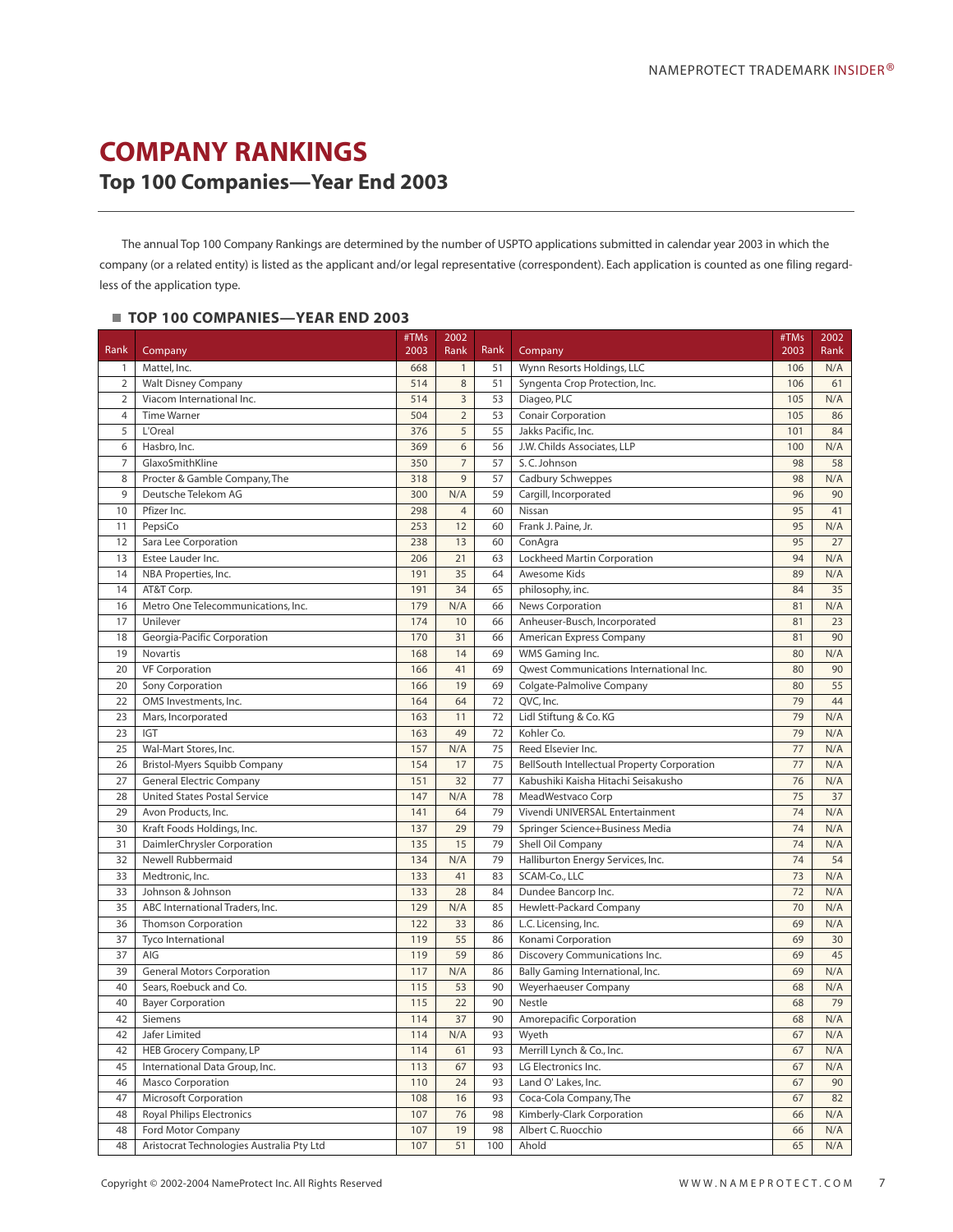### <span id="page-9-0"></span>**MARKET MOVERS Advances & Debuts—Year End**

This section displays the companies and law firms which made the most dramatic gains in NameProtect's annual *Trademark Insider®* rankings from 2002 to 2003. The most prominent additions to the company and firm rankings in 2003 are also presented.

### **TOP 10 LAW FIRM ADVANCES**

|                | Law Firm                          | 2003<br>Rank | 2002<br>Rank | Change |
|----------------|-----------------------------------|--------------|--------------|--------|
| 1              | Quirk & Tratos                    | 73           | 144          | $+71$  |
| $\overline{2}$ | Greenebaum Doll & McDonald        | 126          | 197          | $+71$  |
| 3              | Frommer Lawrence & Haug           | 104          | 174          | $+70$  |
| 4              | <b>Stoel Rives</b>                | 107          | 174          | $+67$  |
| 5              | Seyfarth Shaw                     | 94           | 160          | $+66$  |
| 6              | Bell Boyd & Lloyd                 | 66           | 129          | $+63$  |
| $\overline{7}$ | Thelen Reid & Priest              | 89           | 150          | $+61$  |
| 8              | Dinsomore & Shohl                 | 127          | 186          | $+59$  |
| 9              | Sheppard Mullin Richter & Hampton | 116          | 174          | $+58$  |
| 10             | Rosenberg Klein & Lee             | 137          | 190          | $+53$  |

### **TOP 10 COMPANY ADVANCES**

|                | Company                          | 2003<br>Rank | 2002<br>Rank | Change |
|----------------|----------------------------------|--------------|--------------|--------|
| 1              | OMS Investments, Inc.            | 22           | 64           | $+42$  |
| $\overline{2}$ | Avon Products, Inc.              | 29           | 64           | $+35$  |
| 3              | <b>Conair Corporation</b>        | 53           | 86           | $+33$  |
| $\overline{4}$ | Cargill, Incorporated            | 59           | 90           | $+31$  |
| 5              | Jakks Pacific, Inc.              | 55           | 84           | $+29$  |
| 6              | <b>Royal Philips Electronics</b> | 48           | 76           | $+28$  |
| $\overline{7}$ | <b>IGT</b>                       | 23           | 49           | $+26$  |
| 8              | American Express Company         | 66           | 90           | $+24$  |
| 9              | AIG                              | 37           | 59           | $+22$  |
| 10             | International Data Group, Inc.   | 45           | 67           | $+22$  |

### **TOP 5 LAW FIRM DEBUTS TOP 5 COMPANY DEBUTS**

|                | <b>Law Firm</b>                | 2003<br>Rank |
|----------------|--------------------------------|--------------|
| 1              | Mayer Brown Rowe & Maw         | 44           |
| $\overline{2}$ | The Trademark Group            | 113          |
| 3              | Shook Hardy & Bacon            | 130          |
| $\overline{4}$ | <b>Stinson Morrison Hecker</b> | 150          |
| 5              | Thorpe North & Western         | 152          |

|                | Company                      | 2003<br>Rank |
|----------------|------------------------------|--------------|
|                | Deutsche Telekom AG          | 9            |
| $\overline{2}$ | Metro One Telecommunications | 16           |
| 3              | Wal-Mart Stores, Inc.        | 25           |
| $\overline{4}$ | United States Postal Service | 28           |
| 5              | Newell Rubbermaid            | 32           |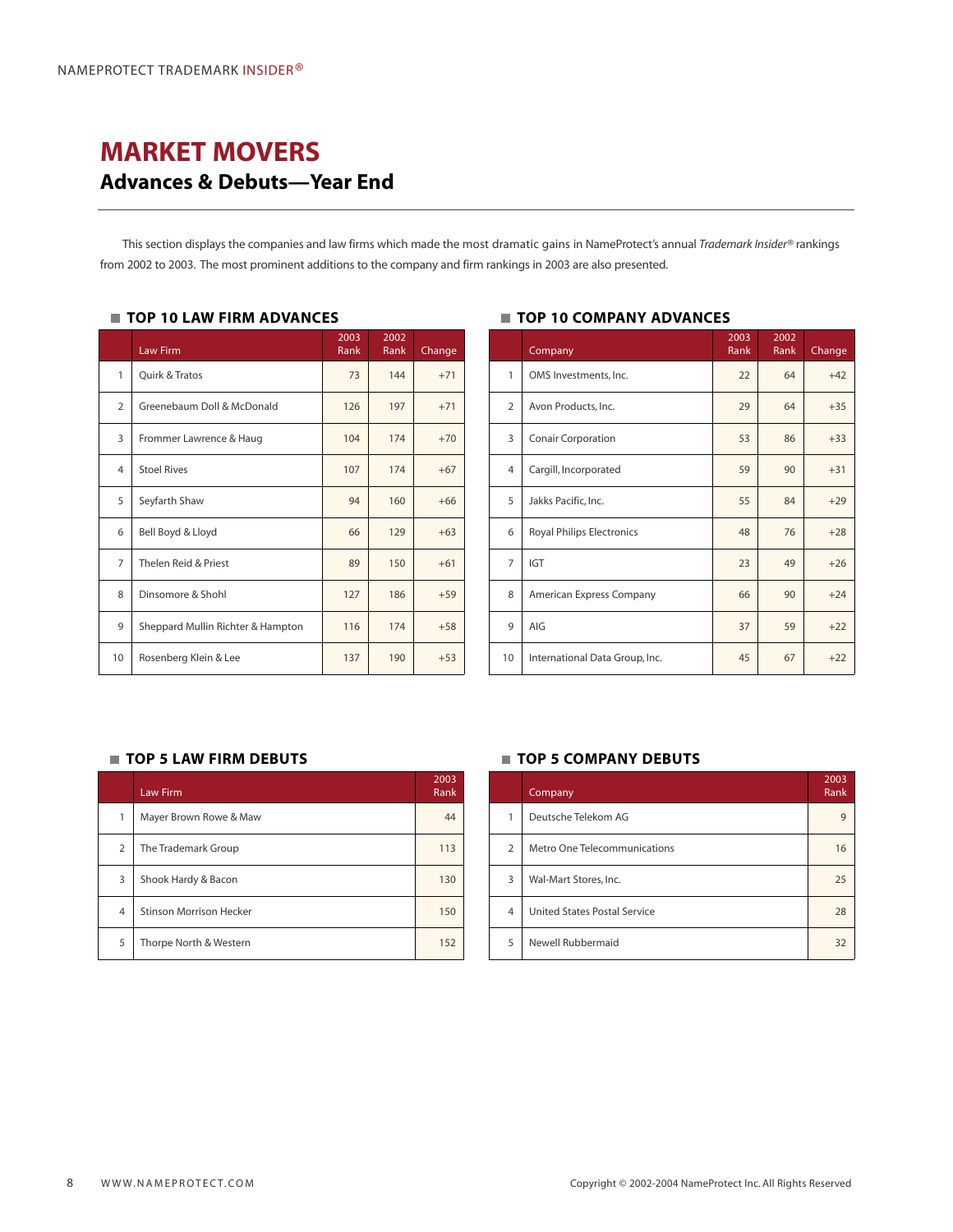# <span id="page-10-0"></span>**2003 INDUSTRY SUMMARY**

**Let the Good Times Roll**

B y any measure, 2003 was a very good year for trademark practitioners in the United States. Led forward by the surging U.S. economy, trademark volume was up on a year-over-year basis in all four quarters of 2003. By year end, the U.S. trademark industry had logged its third highest filings total ever, with a final tally of 223,976 filings (up by almost 5% over 2002 yearend numbers).

In addition, the United States officially joined the Madrid Protocol on November 2, 2003, ending what had been for many in the trademark bar a long struggle to move the U.S. towards trademark harmonization on an international level. As displayed on page 10, initial filings under the Madrid Protocol were very modest and had little impact on 2003 numbers, but this volume is likely to increase substantially in 2004.

### **THE YEAR AHEAD**

As a measure of new business investment and activity, trademark application volume tracks generally with the rise and fall of the overall economy. The fourth quarter of 2003 saw record highs in corporate profits and continued strong growth in overall GDP for the U.S. economy. Many economists predict that 2004 with see many U.S. businesses in a strong expansionary mode, which bodes extremely well for the trademark industry. Barring any major setbacks, 2004 should be another record year for the trademark bar.





| Year | Q <sub>1</sub> | <b>Q2</b> | <b>Q4</b> | <b>Q4</b> | Annual  |
|------|----------------|-----------|-----------|-----------|---------|
| 1997 | 46.257         | 50.041    | 48,004    | 46,685    | 190.987 |
| 1998 | 46.878         | 51,218    | 50,365    | 51,183    | 199.644 |
| 1999 | 56,683         | 65.645    | 68,549    | 73,400    | 264,277 |
| 2000 | 79.689         | 77,083    | 68,181    | 61,253    | 286,206 |
| 2001 | 58,990         | 59,183    | 52,852    | 47,484    | 218,509 |
| 2002 | 51.084         | 56,120    | 54.723    | 51.649    | 213,576 |
| 2003 | 52,364         | 57,894    | 56,248    | 57,473    | 223,976 |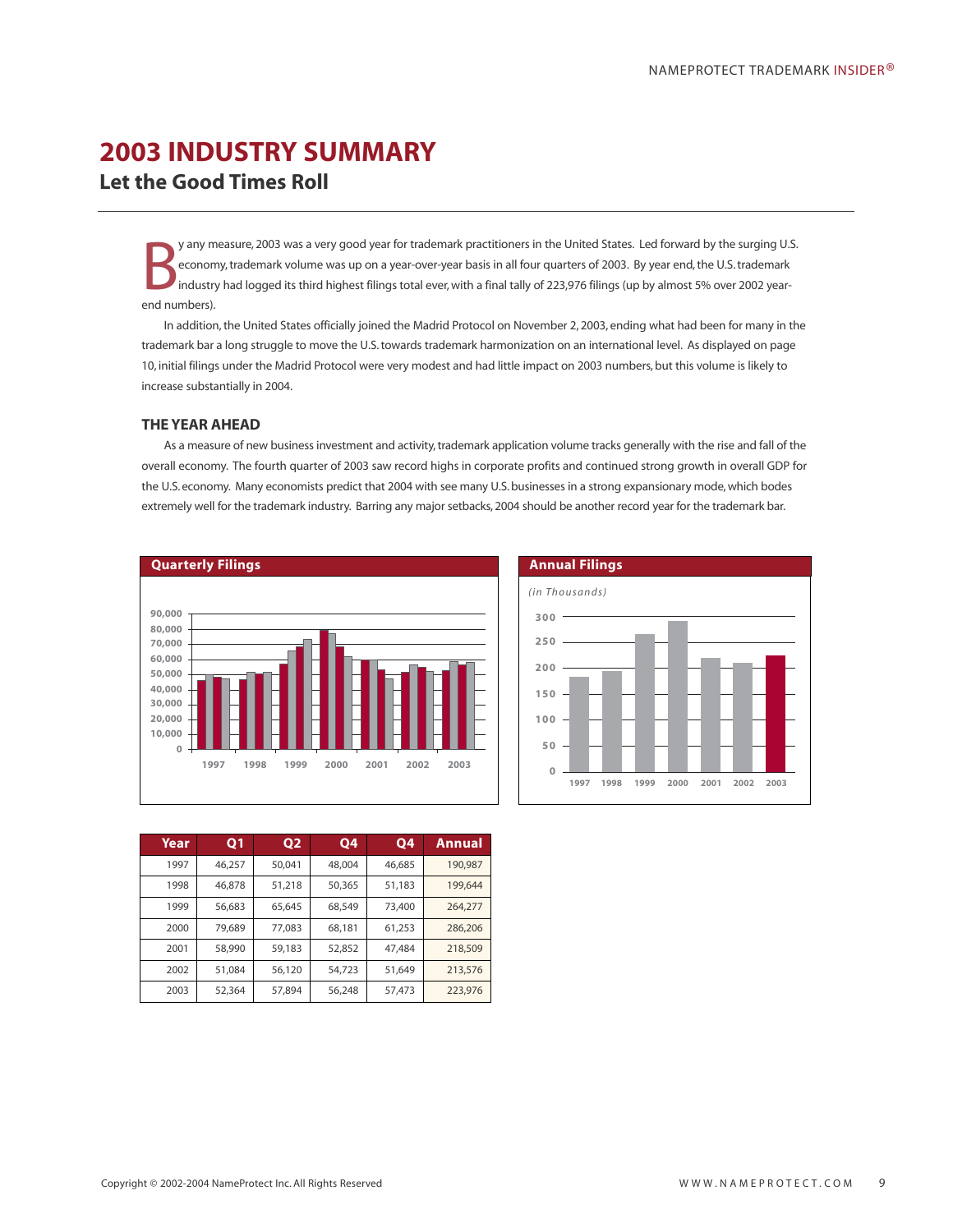### <span id="page-11-0"></span>**MADRID PROTOCOL A Modest Start**

The United States officially joined the Madrid Protocol - an international trademark harmonization treaty - on November 2,<br>2003. Despite being heralded by some as opening a new era in the U.S. trademark industry, the Madri he United States officially joined the Madrid Protocol - an international trademark harmonization treaty - on November 2, 2003. Despite being heralded by some as opening a new era in the U.S. trademark industry, the Madrid Protocol had little impact on U.S. trademark filings in 2003. As displayed below, the U.S. Patent and Trademark Office received only 789 Madrid Patent and Trademark Office is listed as the office of origin.

An initial look at 2004 filings shows a significant up tick in Madrid filing volume, something we will continue to monitor in subsequent editions of the *Trademark Insider*.



| <b>Madrid Monthly Filings</b> | <b>Total</b> |
|-------------------------------|--------------|
| November 2003                 | 497          |
| December 2003                 | 292          |
| <b>Grand Total</b>            | 789          |

| Madrid Filings by Week |         |         |  |  |  |  |  |
|------------------------|---------|---------|--|--|--|--|--|
|                        |         |         |  |  |  |  |  |
| 250                    |         |         |  |  |  |  |  |
| 200                    |         |         |  |  |  |  |  |
| 150                    |         |         |  |  |  |  |  |
| 100                    |         |         |  |  |  |  |  |
| 50                     |         |         |  |  |  |  |  |
| 0                      | 11-2003 | 12-2003 |  |  |  |  |  |
|                        |         |         |  |  |  |  |  |

| <b>Madrid Filings by Week</b> | <b>Total</b> |
|-------------------------------|--------------|
| 11/02/2003 - 11/08/2003       | 191          |
| 11/09/2003 - 11/15/2003       | 89           |
| 11/16/2003 - 11/22/2003       | 113          |
| 11/23/2003 - 11/29/2003       | 104          |
| 11/30/2003 - 12/06/2003       | 77           |
| 12/07/2003 - 12/13/2003       | 72           |
| 12/14/2003 - 12/20/2003       | 82           |
| 12/21/2003 - 12/27/2003       | 44           |
| 12/28/2003 - 12/31/2003       | 17           |
| <b>Grand Total</b>            | 789          |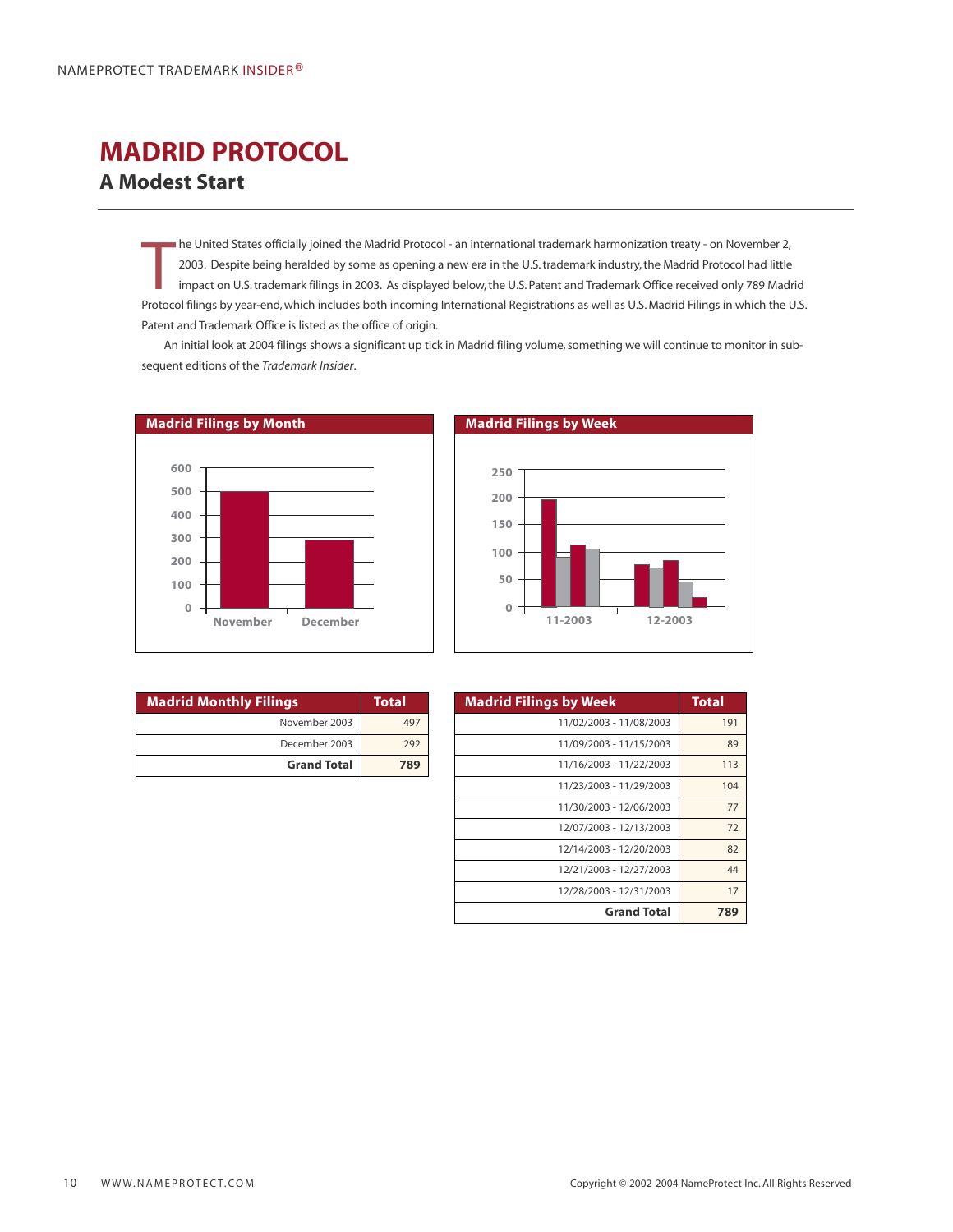### <span id="page-12-0"></span>**2003 TRADEMARK INSIDER AWARDS™ 2nd Annual Awards Granted to Industry Leaders**

T his edition of NameProtect's *Trademark Insider* includes a set of annual awards designed to give more formal recognition to the leading trademark law firms and individual trademark attorneys at work in the U.S. today. These awards build off of NameProtect's annual Law Firm rankings set forth on pages 3 and 4 of this report, but they also go several steps further. In addition to awarding the top law firms on a national basis, the Trademark Insider Awards are also granted to the top law firms in selected major-market cities across the United States. In order to provide recognition to the individuals at work in these firms, NameProtect is also providing Awards to the top 25 individual trademark attorneys on a national basis.

NameProtect proudly presents the *Trademark Insider* Awards and salutes this year's award recipients for their substantial achievements in the trademark industry in the year 2003.

### **METHODOLOGY**

*Trademark Insider* Awards are determined by calculating the number of times an individual law firm and/or attorney is listed in the Correspondent field of all USPTO applications submitted during calendar year 2003. Each application is counted as one filing, regardless of the type of application (i.e., single class versus multiple class, word mark versus composite mark, etc.). Regional Law Firm Awards were determined in the same fashion, analyzing the actual law firm address information listed in the application Correspondent field. For more information, please see the Report Methodology and Disclaimer set forth on the insider cover of this Report.

### **2003 TRADEMARK INSIDER AWARD CATEGORIES**

**NATIONAL ATTORNEY AWARDS** Top U.S. Individual Trademark Filers

**NATIONAL FIRM AWARDS** Top U.S. Trademark Law Firms

### **REGIONAL FIRM AWARDS**

Top Regional Trademark Law Firms

*"NameProtect proudly presents the Trademark Insider Awards and salutes this year's award recipients for their substantial achievements in the trademark industry."*

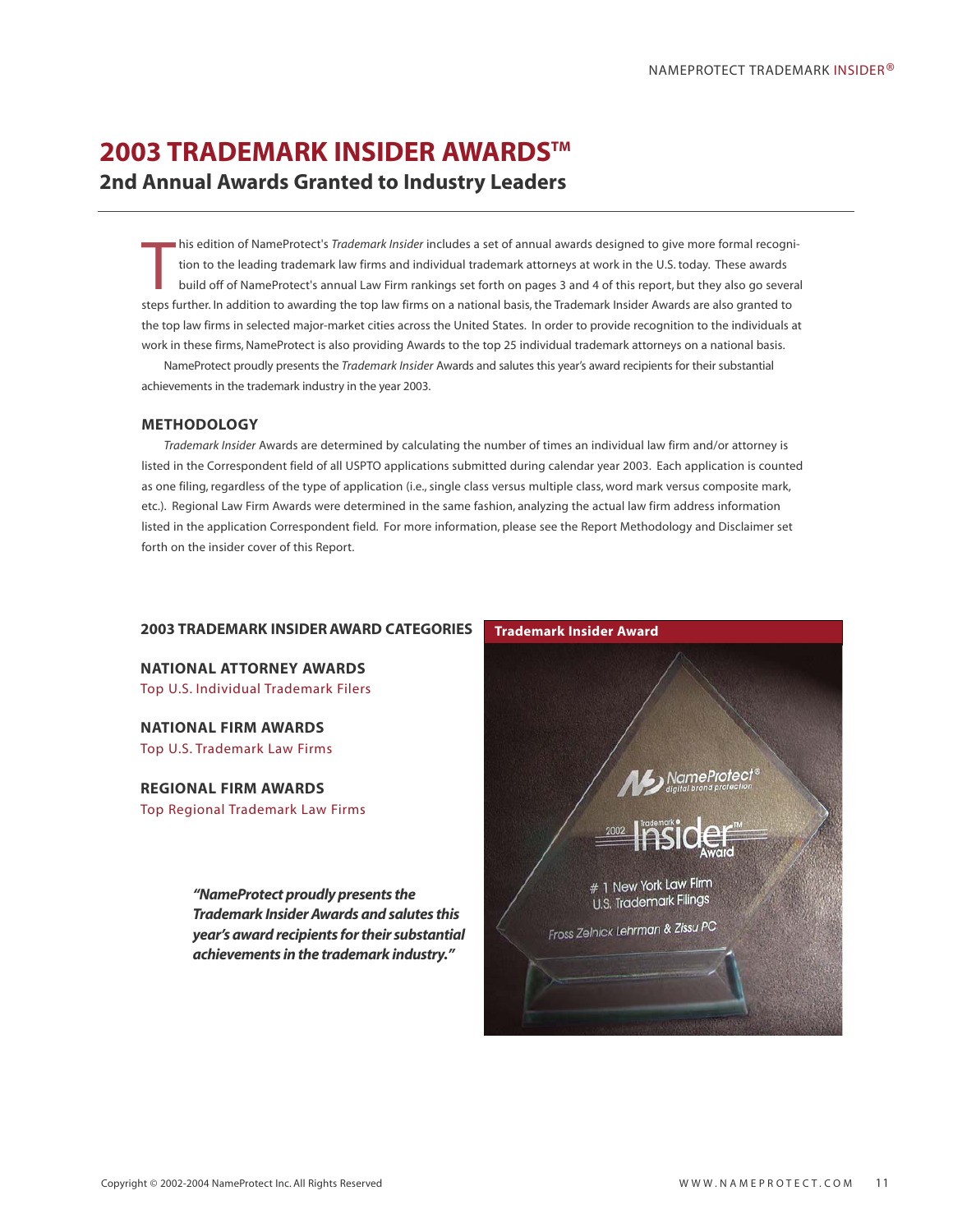## **2003 TRADEMARK INSIDER AWARDS™**

**Awards Granted to Industry Leaders**

*Continued from Page 11*

### **ATTORNEY AWARDS**

### # Name  $\frac{1}{1}$  Lawrence E. Abelman *Abelman Frayne & Schwab* <sup>2</sup> Mark I. Peroff *Trademark and Patent Counselors of America*  $\overline{3}$  Richard L. Morris, Jr. *Richard L. Morris, Jr., Esq.*  $4 \overline{\phantom{a}}$  Brad D. Rose *Pryor Cashman Sherman & Flynn* 5 William H. Brewster *Kilpatrick Stockton LLP*  $6 \int$  Joan L. Long *Collen IP*  $7$  Beth M. Goldman *Heller Ehrman White & McAuliffe* 8 Jess M. Collen *Collen IP* 9 Mark B. Harrison *Venable* 10 Marnie Wright Barnhorst *The Trademark Group* 11 Stewart J. Bellus *Collard & Roe* <sup>12</sup> Perla M. Kuhn *Hughes Hubbard & Reed* 13 Timothy H. Hiebert *Samuels Gauthier & Stevens* 14 Michael J. Bevilacqua *Hale and Dorr* 15 Michael D. Fishman *Rader Fishman & Grauer* 16 James M. Slattery *Birch Stewart Kolasch & Birch* 17 Howard N. Aronson *Lackenbach Siegel*  $18$  David Ehrlich *Fross Zelnick Lehrman & Zissu* 18 Cynthia C. Weber *Sughrue Mion* 20 Mark Lebow *Young & Thompson* 21 Thomas P. Philbrick *Allmark Trademark Service*  $22$  John S. Egbert *Harrison & Egbert* 23 Morton J. Rosenberg *Rosenberg Klein & Lee* 24 Douglas R. Wolf *Wolf Greenfield & Sacks*  $25$  Lauri S. Thompson *Quirk & Tratos*

## **NATIONAL FIRM AWARDS REGIONAL FIRM AWARDS** # Name 1 Abelman Frayne & Schwab 2 | Merchant & Gould 3 Fross Zelnick Lehrman & Zissu 4 Greenberg Traurig 5 | Knobbe Martens Olson & Bear 6 | Akin Gump Strauss Hauer & Fe 7 Sughrue Mion 8 | Blakely Sokoloff Taylor & Zafma 9 | Holland & Knight 10 | Alston & Bird 11 Venable 12 Dorsey & Whitney 13 Arent Fox Kintner Plotkin & Kal 14 | Fulbright & Jaworski 15 Piper Rudnick 16 Jacobson Holman 17 Finnegan Henderson Farabow Garrett & Dunner 18 Oblon Spivak McClelland Maie Neustadt 18 | Ladas & Parry 20 Perkins Coie

|      | Name                                        | <b>Distinction</b>        |
|------|---------------------------------------------|---------------------------|
|      | Abelman Frayne & Schwab                     | #1 New York Law Firm      |
|      | Sughrue Mion                                | #1 Washington DC Law Firm |
|      | <b>Blakely Sokoloff Taylor</b><br>& Zafman  | #1 Los Angeles Law Firm   |
|      | Leydig Voit & Mayer                         | #1 Chicago Law Firm       |
|      | <b>Ballard Spahr Andrews</b><br>& Ingersoll | #1 Philadelphia Law Firm  |
| ١d   | Townsend and Townsend and Crew              | #1 San Francisco Law Firm |
|      | Wolf Greenfield & Sacks                     | #1 Boston Law Firm        |
| an   | Merchant & Gould                            | #1 Minneapolis Law Firm   |
|      | Knobbe Martens Olson & Bear                 | #1 Orange County Law Firm |
|      | Kilpatrick Stockton                         | #1 Atlanta Law Firm       |
|      | Thompson & Knight                           | #1 Dallas Law Firm        |
|      | Trademark Group, The                        | #1 San Diego Law Firm     |
| hn   | Perkins Coie                                | #1 Seattle Law Firm       |
|      | Law Office of Christopher Day               | #1 Phoenix Law Firm       |
|      | Rader Fishman & Grauer                      | #1 Detroit Law Firm       |
|      | <b>Bracewell &amp; Patterson</b>            | #1 Houston                |
|      | Allmark Trademark Service                   | #1 San Jose Law Firm      |
| er 8 | <b>Blackwell Sanders Peper Martin</b>       | #1 Saint Louis Law Firm   |
|      | Fay Sharpe Fagan Minnich<br>& McKee         | #1 Cleveland Law Firm     |
|      | Michael Best & Friedrich                    | #1 Milwaukee Law Firm     |
|      | DeWitt Ross & Stevens                       | #1 Madison Law Firm       |